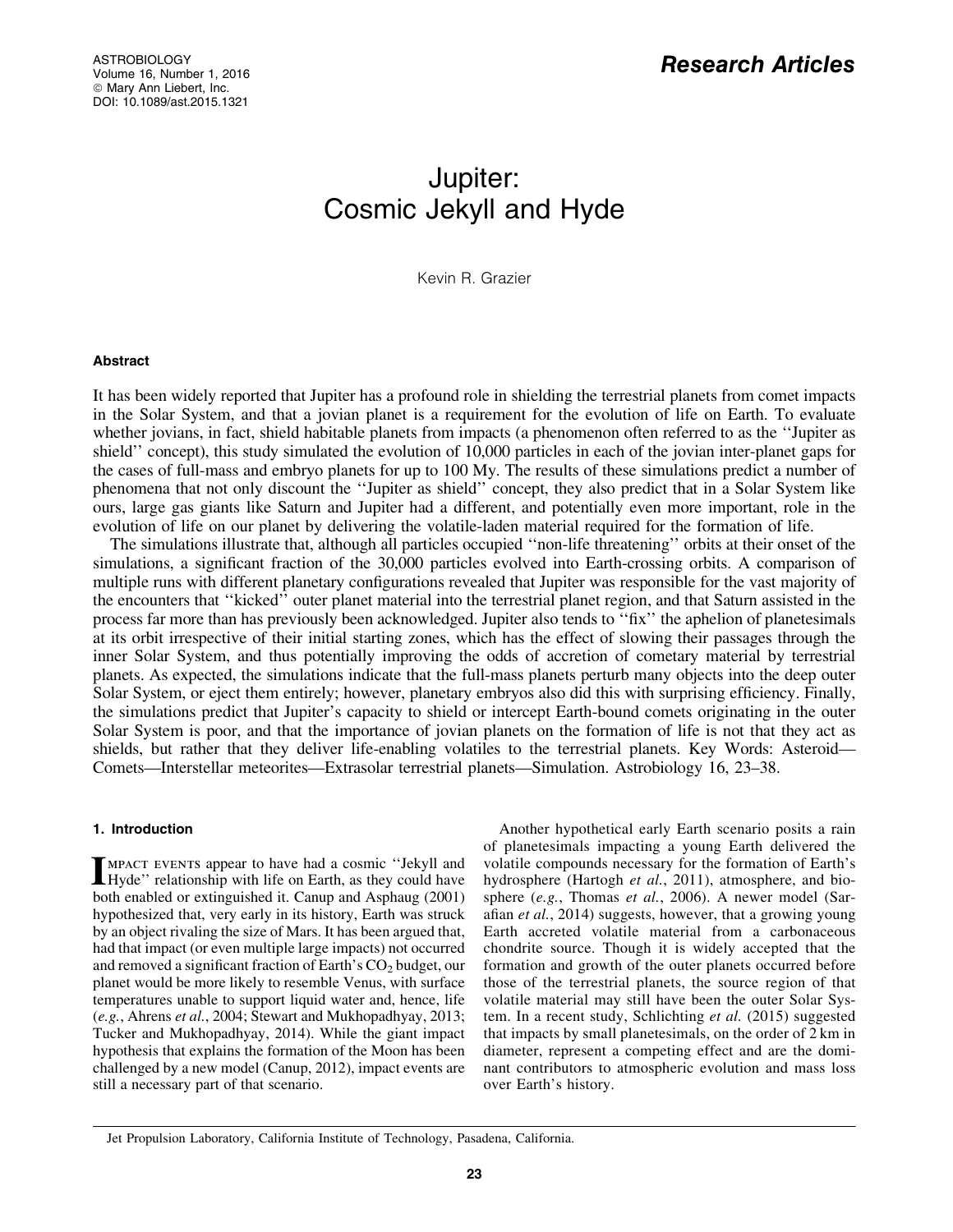Impact events that were capable of sterilizing the planet have occurred throughout its geological history. For example, one of the five major extinction events (Raup and Sepkoski, 1982), the Cretaceous-Paleogene (K-Pg) extinction, was initiated when a 16 km bolide impacted what is today the Yucatan Peninsula near the town of Chicxulub. Originally hypothesized to be an asteroid (Alvarez *et al.*, 1980), more recent analysis suggests that a cometary impactor triggered this mass extinction (Moore and Sharma, 2013). Though many ecosystems at the end of the Cretaceous may have already been under extreme pressure due to large-scale volcanism—particularly due to that which yielded the Deccan Traps flood basalts in modern-day India the Chicxulub impact remains the most likely cause of the extinction (Renne *et al.*, 2013). In fact, new evidence reinforces the hypothesis that the largest pulse of basaltic outflow from the Deccan Traps, which accounts for upward of 70% of the flow volume, was triggered by the Chicxulub event (Richards *et al.*, 2015). Another of the largest mass extinction events in Earth's history occurred at the Permian-Triassic boundary, known as ''The Great Dying.'' During that extinction, 57% of all families, 83% of all genera, and between 90% and 96% of all species perished (Benton, 2003). The most likely cause for this extinction is attributed to large-scale eruptions of flood basalts. Though an impact trigger is unlikely (Saunders and Reichow, 2009), it has also not been entirely ruled out (Tohvera *et al.*, 2012). For each mass extinction, the bulk of Earth's biosphere required a significant amount of time to recover its pre-extinction diversity, though opportunistic species no doubt thrived on the carnage. For example, it has been estimated that after the Permian-Triassic extinction event, Earth's biosphere took from 10 million (Chen and Benton, 2012) to as much as 30 million (Sahney and Benton, 2008) years to rebound.

If impact events were larger or more frequent, Earth's biosphere might be radically different from today, perhaps even nonexistent. Some have claimed that Jupiter serves in the role as a cosmic shield, dramatically lowering the flux of planetesimals through the inner Solar System. The claim is that this allowed Earth's biosphere to thrive—creating a less hostile environment by lowering the terrestrial impact rate.

Oort cloud comets have inclinations that range from 0 to  $\pm 90$  degrees. Though many Oort cloud comets on highly inclined orbits pass through the inner Solar System, they never pass near the jovian planets. Jupiter is clearly an ineffective shield against a large fraction of potential Earthimpacting comets of this type.

Long-period comets, however, are not the greatest impact risk. Short-period comets—those with inclinations closer to the ecliptic—have much higher likelihoods of impacting terrestrial planets. How Jupiter shields the inner Solar System from this threat is less obvious.

## 1.1. The origin of the ''Jupiter as shield'' paradigm

Though now widespread, the origin of the ''Jupiter as shield'' paradigm is murky. Horner and Jones (2008a, 2008b) noted: ''The idea that a giant planet is required beyond the orbit of a terrestrial one, in order that a planet be habitable, is well entrenched in the astronomical community... It is hard to find the origins of the 'Jupiter as shield' theory.'' The paradigm was certainly popularized by Ward and Brownlee (2000) in their book *Rare Earth*, and the claim stems from their interpretation of the work of George Wetherill (1994, 1995).

Wetherill postulated that extrasolar jovian planets, which at that time had not yet been detected, may be rare. The absence in the literature at that time of reports of interstellar comets on hyperbolic, or unbound, trajectories—comets that would have been ejected from their systems by jovian planets during the early stage of planet formation reinforced Wetherill's conjecture that jovian planets may be the exception rather than the rule. Wetherill (1994) noted that building a jovian planet is a race, one in which a planetary core must grow large enough fast enough so that it can capture significant nebular gas before that gas is blown away by the system's star.

To test his hypothesis that extrasolar jovian planets may be rare, Wetherill (1994) performed a series of five different types of computational simulations that modeled the evolution of massless test particles in the presence of jovian planets of varying masses. Should the norm be that planetary systems with terrestrial planets evolve with "failed Jupiters," then there should be no reasonable expectation of ever seeing interstellar comets on hyperbolic trajectories. Wetherill noted, ''there are several ways in which Jupiter (and Saturn) may fail to form in systems for which terrestrial planets may occur.''

Wetherill used Monte Carlo techniques to simulate complex Solar System dynamics numerically and employed a series of simplifications and approximations in place of computationally intensive first-principles computations in order to make the best use of the computational resources available at the time. While it may seem unfair to compare computational simulations of today to those of 1994, if the fundamental work underlying the ''Jupiter as shield'' concept had a systematic flaw, then revision of the original work is warranted.

A key and most oft-cited result of the work of Wetherill (1994) was the finding that if Jupiter and Saturn only grew to the size of their cores—to 15 Earth masses—the flux of potentially Earth-impacting planetesimal material would be 1000 times what it is today. The significance of this result is not that Jupiter shields Earth against inbound impactors, but rather that Jupiter helps rid the the inter-planet gap reservoirs of leftover planetesimal material. In fact, previous studies (*e.g.*, Gladman and Duncan, 1990; Holman and Wisdom, 1993; Grazier *et al.*, 1999a, 1999b) have examined the lifetime of planetesimals orbiting in the gaps between the jovian planets and arrived at the same conclusion: planetesimals in these gaps have very short lifetimes relative to the age of the Solar System. Echoing these studies, Ward and Brownlee (2000) stated,

In the early solar system, there were tremendous numbers of small bodies that had escaped incorporation into planets, but over half a billion years, most of the larger ones inside the orbit of Saturn disappeared. They were accreted by planets, ejected out of the solar system, or incorporated into the Oort cloud of comets. Jupiter was the major cause of this purging.

The authors also claimed, ''Because it cleans our solar system of dangerous Earth-orbit-crossing asteroids and comets, Jupiter has a beneficial influence on life on Earth.'' Rather than suggesting that Jupiter had an important role in purging the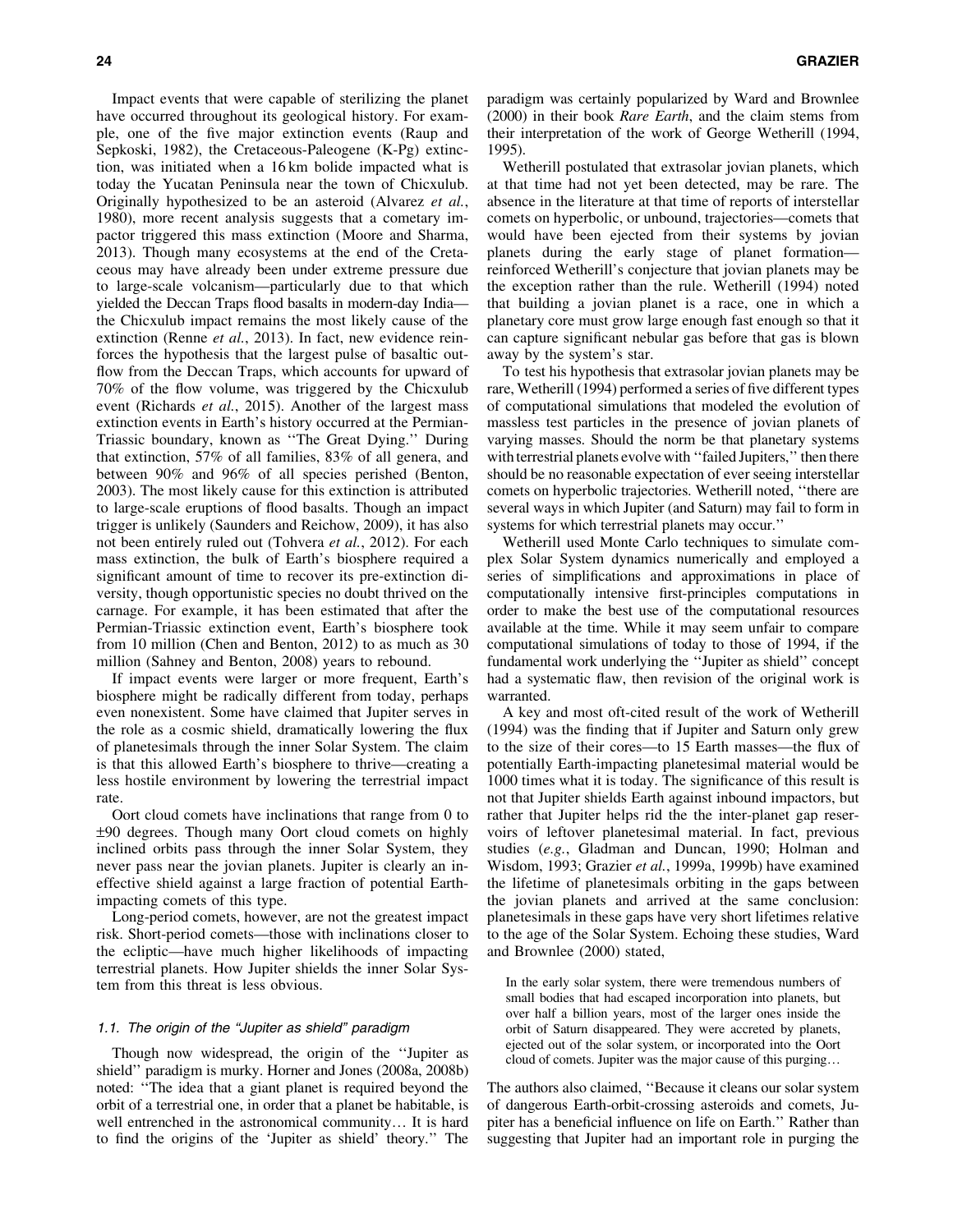outer Solar System of the last vestiges of planetesimal material, this statement suggests that Jupiter shields Earth from objects already on Earth-crossing trajectories.

The study by Wetherill (1994) contains only one reference that might be interpreted to mean that Jupiter has a role in shielding the inner Solar System in this manner. In regard to simulations where the jovian planets had acquired masses significantly less than what they have presently—what Wetherill called ''failed Jupiters''—he stated that the reduced masses would have ''the effective removal of the 'Jupiter Barrier' that must be penetrated by both Oort cloud and Kuiper belt comets if they are to achieve Earth-crossing orbits.'' In the field of planetary dynamics, the connotation of the term ''Jupiter barrier'' (*e.g.*, Levison *et al.*, 2001) is that Jupiter is less of an impenetrable shield and more of a dynamical filter or ''membrane.'' In a follow-up paper, Wetherill (1995) concluded, ''more easily made terrestrial planet systems physically similar to ours may be abundant but hazardous unless protected by gas giant planets.'' Out of context, this sounds like Wetherill also argues in favor of Jupiter's role as a shield, but the claim was made in reference to Jupiter's role in the final planetesimal purge.

Ward and Brownlee's interpretation of Wetherill's work led them to further suggest that the presence of a large jovian planet in a superior orbit is a practical requirement for the evolution of life on a terrestrial planet: ''When planetary systems lack a Jovian planet to guard the outer boundary of the terrestrial planet region, the inner planets may not be capable of supporting more than microbial life'' (Ward and Brownlee, 2000).

This extrasolar variation on the ''Jupiter as cosmic shield'' concept was accepted by the astronomical community with little critical examination, despite the fact that a growing string of papers raised serious concerns regarding its validity. This paradigm also overlooked the possibility that the jovian planets may be the reason many objects collided with Earth in the first place. This would have presented a conundrum: objects from the outer Solar System have high concentrations of the volatile compounds required for life, and impacts with Earth may help explain the current composition of its hydrosphere and atmosphere.

Grazier *et al.* (1999a) began the succession of research that led to the current efforts by searching for potential reservoirs of planetesimal material in the outer Solar System. The authors simulated the trajectories of 100,000 particles in the Jupiter/Saturn gap for up to 1 Gy. Particles were removed from the simulation upon entry into the sphere of influence of one of the jovian planets. Even though planet/ planetesimal close approaches were not modeled, only 1.7% of the particles finished those simulations on eccentric orbits with semimajor axes interior to Jupiter.

Laakso *et al.* (2006) also sought to advance the work of Wetherill (1994) by examining the lifetimes of particles already on Earth-crossing orbits in the presence of different jovian planet configurations. The results of these simulations indicated that, as the mass of Jupiter was increased, the rate at which particles were perturbed out of planet-crossing orbits also increased, though the correlation of that rate with the variation in the position of Jupiter was weak.

Grazier *et al.* (2007) then performed a 12 My integration of 10,000 particles in each of the inter-planet gaps to explore the evolution of planetesimals from the Centaur region into the scattered disk—the distant region of a Solar System sparsely populated by icy minor planets. These integrations, which did simulate close planet/planetesimal encounters, revealed that, for particles initially situated between Jupiter and Saturn, 24% had single encounters with jovian planets that propelled them into Mars-crossing orbits. From the Saturn/ Uranus region, 15% of particles became Mars-crossers, along with 3% for those from the Uranus/Neptune region (the values were 10%, 6%, and 3%, respectively, for Earth-crossers). That study did not track whether those particles actually made it to the inner Solar System. Grazier *et al.* (2008) performed a more thorough mining/analysis of the same simulation output and found that the overwhelming majority of those encounters resulted in terrestrial planet crossings. They concluded from those, ''In our simulations Jupiter was, in fact, responsible for the vast majority of the encounters that kicked outer planet material into the terrestrial planet region. Our simulation suggests that instead of shielding the terrestrial planets, Jupiter was, in fact, taking 'pot shots.'''

A series of papers by Horner and coauthors (Horner and Jones, 2008a, 2008b, 2009, 2013; Horner *et al.*, 2010), under the collective title ''Jupiter: Friend or Foe?'', reported on Jupiter's ability to shield the terrestrial planets from asteroids, Centaur objects, and Oort cloud comets. Horner and Jones (2008a) found that, as a result of resonant interactions, Jupiter will perturb planetesimals situated between the orbits of Mars and Jupiter into the inner Solar System, and that the absence of Jupiter can protect the terrestrial planets more than a Jupiter having any of a range of masses. Most relevant to the Wetherill (1994) study and this work, Horner and Jones (2009) found that, for Centaur objects, the existence of a Jupiter provides little shielding for the inner planets and can, in fact, significantly increase the flux of impactors through the terrestrial planet region. Horner *et al.* (2010) demonstrated that Jupiter provides some degree of terrestrial planet shielding from Oort cloud comets, and more massive ''Jupiters'' provided greater shielding.

In a comparatively brief series of simulations that attempted to quantify the composition and source regions of Ceres' ices, Grazier *et al.* (2014) integrated the trajectories of 2000 particles in each of the inter-planet reservoirs for up to 5 My. The fraction of icy planetesimals that pass through the Asteroid Belt, potentially delivering volatile material to Ceres and other ''wet'' asteroids in that time, was significant; and in those simulations, planetesimals originating from the Jupiter/Saturn zone were orders of magnitude more abundant than those originating from the Uranus/Neptune reservoir when the planets were just embryos. In that study, significant quantities of outer Solar System particles were delivered to the terrestrial planet region.

Here we report the results of a series of simulations that were a continuation of, and complementary to, our previous work (Grazier *et al.*, 1999a, 1999b, 2007, 2008, 2014). Using our Solar System as a test bed, we performed highly accurate numerical integration techniques that simulated the trajectories and tracked the orbital evolutions of 30,000 particles on low-eccentricity low-inclination orbits situated initially between Jupiter and Neptune in the presence of both full-mass jovian planets and jovian cores or embryos (note that the planetary cores that Wetherill referred to as ''failed Jupiters'' will be referred to here synonymously as planetary "embryos"). Here, the initial conditions and modeling approach are presented in Section 2, based largely upon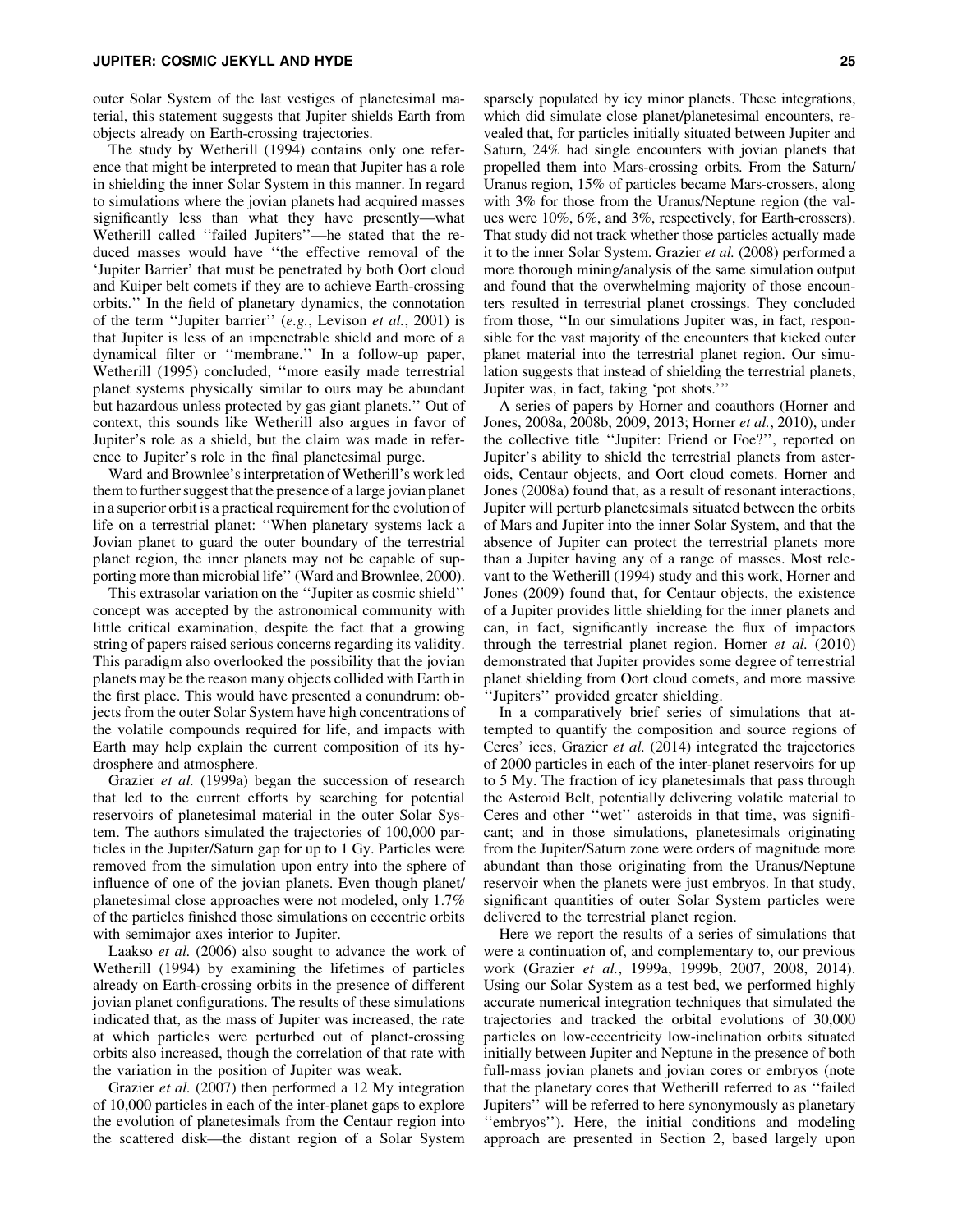previous work by Grazier *et al.* (1999a, 1999b, 2005a, 2005b). Results that track the fate of planetesimals orbiting in the outer Solar System in the presence of full-mass jovian planets and embryos are presented in Section 3. Finally, in Section 4, the implications of these simulations are presented along with a reflection on their relevance to the ''Jupiter as shield'' hypothesis.

The simulations indicated that, although Jupiter does a very poor job of shielding Earth from potential impactors early in the history of our Solar System, it played a key role in injecting substantial quantities of material from the outer to the inner Solar System. Whether through resonant interactions, close planet/planetesimal encounters, or a combination, the simulations indicate that a significant number of non-Earth-threatening objects initially situated in the outer Solar System could evolve to pass through the terrestrial planet region. Jupiter, rather than shielding the terrestrial planets, contributed to the vast majority of encounters that redirected planetesimals inward, yet the degree to which Jupiter relied upon Saturn's assistance to do this has not been recognized, and the current simulations illustrate the incredible complexity of planetesimal evolution in the early Solar System.

Although Jupiter may very well have had a beneficial influence for life on Earth, it is not because it acted as a shield against comets but rather because it helped bombard the inner Solar System with volatile-laden planetesimals and may have helped Earth accrete its atmosphere and hydrosphere. Importantly, these conclusions are not only germane to our Solar System but assume a greater significance when we use our Solar System as a proxy for extrasolar planetary systems. In fact, a key result of this work is an improved ability to identify planetary system configurations that are more propitious for volatile enrichment of Earth-like planets.

### 2. Integration Method and Initial Conditions

In Wetherill's (1994) work, he performed five different types of simulations of trajectories of thousands of planetesimals in the presence of jovian planets: simulations with the full-mass jovian planets of today, with 15 Earth-mass ''failed Jupiters,'' with 1 Earth-mass cores of Uranus and Neptune, with Saturn-sized Uranus and Neptune, and with a highly eccentric Jupiter.

To establish rigorously whether Jupiter is an effective planetesimal shield for the inner Solar System, simulations similar to Wetherill's were performed using highly accurate numerical techniques, building upon our previous work (Grazier *et al.*, 2007, 2008, 2014). Eight different sets of simulations were conducted that fall into three categories.

For the first two categories of simulations, the trajectories of 10,000 massless particles in each of the jovian planet and jovian embryo inter-planet gaps were simulated for up to 10<sup>8</sup> years. The inter-planet gaps, the Jupiter/Saturn, Saturn/ Uranus, and Uranus/Neptune zones, are referred to hereafter as J/S, S/U, and U/N zones, respectively. These simulations allowed us to perform direct comparisons to the most important three of the five of Wetherill's simulations: simulations with the full-mass jovian planets of today, with 15 Earth-mass ''failed Jupiters,'' and with 1 Earth-mass cores of Uranus and Neptune (Wetherill, 1994). Note that we did not attempt direct comparisons with Wetherill's simulation of enhanced-mass ice giants or his simulation of Jupiter on an eccentric orbit. The role of Earth-mass Uranus and Neptune can, in important respects, be examined more thoroughly when coupled with embryos for Jupiter and Saturn, because when these planets are simulated using their full masses, they efficiently and rapidly eject planetesimals from the simulations—oftentimes without even close approaches (Grazier *et al.*, 1999a, 1999b, Horner *et al.*, 2010).

The third category of simulation was run to assess the comparative roles of Jupiter and Saturn in shielding the inner Solar System, delivering material to the inner Solar System, and depleting the outer Solar System of planetesimals. Using present-day masses, we simulated  $10<sup>4</sup>$  particles interior to Saturn but without Jupiter (hereafter called SNJ for "Saturn no Jupiter") and another  $2 \times 10^4$  particle simulation without Saturn (hereafter called JNS for ''Jupiter no Saturn''). The particle count was doubled in the JNS simulations because the J/U zone has the combined volume of the J/S and S/U zones from the other simulations. The reader is referred to the Supplementary Material (available online at www.liebertonline.com/ast) for an examination of the stability of these hypothetical planetary systems.

In these simulations, the Sun and planets were mutually interacting, while the planetesimals were massless and influenced by only the Sun and jovian planets. Initial planet *GM* values were extracted from JPL Ephemeris DE 245. The masses of the inner planets were added to that of the Sun in all simulations. Initial masses for Jupiter embryos (Wetherill, 1994; Nettelman, 2011) and Saturn embryos (Wetherill, 1994; Hubbard *et al.*, 2008) were 15 Earth masses, while those for both Uranus and Neptune were 1 Earth mass (Wetherill, 1994; Helled *et al.*, 2011). Initial planet positions for all three categories of the simulations were also taken from JPL Ephemeris DE 245.

For the initial particle orbits in each inter-planet gap, the particle semimajor axes were chosen from a normal distribution with mean equal to the average of the semimajor axes of the adjoining planets, and the  $3\sigma$  points to coincide with the semimajor axes of the neighboring planets. Particle inclinations were distributed normally, with mean 0 degrees and standard deviation 5 degrees (prograde orbits only). The eccentricities were chosen randomly, between 0 and 1, from a negative exponential distribution with an e-folding constant of 0.1. The other orbital elements ranged from 0 to 360 degrees and were chosen from uniform distributions. For a full description of the initial particle distribution, see Grazier *et al.* (1999a, 1999b).

The particle distribution for the SNJ runs was the same as that for the J/S simulations. Although it could be argued that a uniform distribution is more pertinent in this case, since Jupiter and Saturn are in near resonance, Saturn effectively and rapidly perturbs particles orbiting near Jupiter's semimajor axis into different orbits, so this region would quickly become depleted anyway. The distribution in the JNS runs was selected such that the peak of the semimajor axis distribution was at the midpoint of the J/U zone.

To integrate planet and planetesimal trajectories, we employed a method of integration originally due to the work of Störmer (1907). Our implementation is a truncation-errorcontrolled, 13<sup>th</sup> order, modified Störmer integrator that employs a roundoff error minimization scheme we call ''significanceordered computation.'' Details of our implementation can be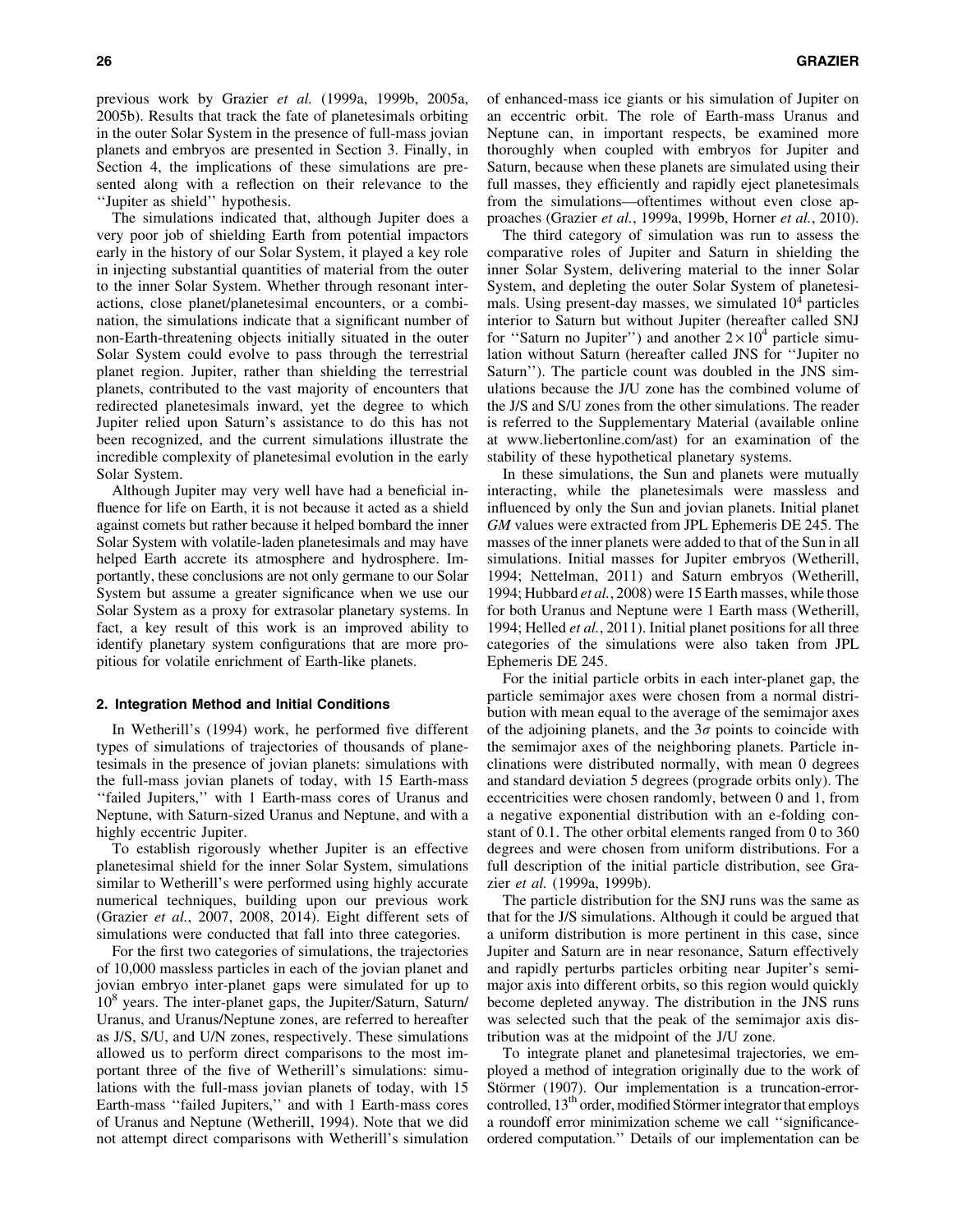found in the work of Grazier *et al.*(2005a, 2005b). Our time step was  $1/1024<sup>th</sup>$  of Jupiter's period (4.24 days), selected to minimize roundoff error, and ''tuned'' to the order of the method to ensure stability. The reader is referred to the Supplementary Material for integrator error growth tests.

The simulations on which we report do not take into account the role that jovian planetary migration may have had on the evolution of particles in the inter-planet gaps. There is no universal agreement upon the distance that the jovian planets migrated, or even the direction—with some results suggesting the jovians migrated inward (Franklin *et al.*, 2004; Li *et al.*, 2011), some outward (Gomes *et al.*, 2005), some both (Walsh *et al.*, 2011). Some of the results of these recent studies are mutually exclusive. We also ignored the effect of nongravitational forces, like solar radiation pressure and gas drag. While the full-mass runs simulated the Solar System of today, for the ''failed Jupiter'' scenarios of Wetherill, the assumption of the model was that the nebular gas had been blown away before the embryonic jovian planets could accrete appreciable amounts.

Though the dynamics of planetesimal evolution in the presence of the jovian planets is dictated, in part, by resonant effects, the primary influence is close planet/planetesimal encounters. Our integrator uses a time step–varying approach to handle these close approaches based upon our modified Störmer methodology (Grazier et al., 2013).

The code signals a close encounter whenever a planetesimal enters the gravitational sphere of influence of a planet, the radius of which,  $r_{\text{soi}}$ , is defined as

$$
r_{\rm soi} = a_{\rm planet} \left(\frac{GM_{\rm planet}}{GM_{\rm sun}}\right)^{2/5}
$$

where  $a<sub>planet</sub>$  is the semimajor axis of the planet involved in the encounter, *GM*<sub>planet</sub> is the mass of the planet times the gravitational constant, and *GM*<sub>sun</sub> is that value for Sol (Danby, 1988).

In the instance of a close encounter, the simulation code stores heliocentric state vectors—positions and velocities from which orbital elements are easily calculated—for the planetesimal as well as all the massive objects in the simulation. The code stores the heliocentric state vector for the planetesimal alone upon exit from the sphere of influence. Planetesimals are removed from the simulations by colliding with the Sun or jovian planets, or when they are ejected from the Solar System (Grazier *et al.*, 2013). By storing planetesimal entry and exit state vectors for each close encounter, encounters with ''interesting'' behaviors can readily be re-integrated, examined, even visualized, in closer detail. Coupled with both planet and planetesimal state vectors stored at regular intervals, we are able to mine the output for all manner of information: we are able to display the entire orbital history of any particle—or statistics of ensembles—over the entire simulation.

Planetesimals are terminated from the simulations by colliding with the Sun or jovian planets, or when they are ejected from the Solar System (Grazier *et al.*, 2013). For a particle to be considered ''ejected'' from the Solar System in our simulations, it must meet three criteria: it must have positive energy relative to the Solar System, it must be beyond 50 AU from the Sun, and it must be on an outbound trajectory.

Once a particle's heliocentric distance passes interior to 3.5 AU, the code calculates the dot product of the radius and velocity vectors at every step. When this value changes signs from negative to positive (*i.e.*, the particle has transitioned from inbound to outbound and has just passed perihelion), the simulation code calculates its heliocentric distance. This allows us to track the number of total inner Solar System perihelion passages, as well as how many, and which, particles evolved to the inner Solar System.

In combination, these simulations allowed us to examine (i) key aspects of Wetherill's (1994) conclusions, (ii) Jupiter's efficiency as a defender of the terrestrial planets from comets, and (iii) the role of Jupiter and Saturn in delivering material to the inner and outer Solar System. We also examined how Jupiter may have served the role of ''gatekeeper'' to the terrestrial planet region and may have aided Earth in accreting life-giving volatile materials delivered from the distant outer Solar System.

#### 3. Results

## 3.1. Wetherill's simulations and the Opik method

Wetherill (1994) assumed that planetesimals were on Keplerian orbits except when they underwent planetary close approaches, an assumption that failed to capture the important influence of resonant effects. To simulate close planet/planetesimal approaches, Wetherill employed a scheme known as Öpik's approximation (Öpik 1951, 1976). Öpik's close approach method assumes that all close encounters are hyperbolic, single-pass encounters. Our simulations, however, often revealed close encounters that displayed much more complicated behavior. Some particles were accreted by the planets, some became bound temporarily, and some were even temporarily captured into orbits for long time periods, before they impacted the planet like D/Shoemaker-Levy 9.

Opik's close approach method has a singularity in situations when both planet and particle are on parallel trajectories, a situation that arises when the close encounter occurs near the particle's perihelion or aphelion. For very close encounters of this nature, even when  $\ddot{O}$  pik's method does not encounter the singularity, the closer the trajectories are to parallel, the more inaccurate the method becomes (Rickman *et al.*, 2014). Planetary close approaches can cause one apse of a planetesimal orbit to become fixed at that planet's heliocentric distance, meaning subsequent encounters with that planet occur when they are on nearly parallel trajectories.

The circumstances leading to this failure mode are achieved often—for an unacceptably large fraction of the simulated particles—in a long simulation such as Wetherill's and ours. By the end of  $10<sup>8</sup>$  years of simulation time for the three fullmass zone runs, our close encounter database had over 2.6 million entries that spanned all three inter-planet gaps. Figure 1 shows the inbound perihelion distance plotted against the outbound perihelion distance (blue) and the inbound aphelion distance plotted against the outbound aphelion distance (black) for every encounter with each jovian planet (four planets), for each inter-planet gap simulation (three zones), for particles that survived the encounter. Each point, therefore, represents an event as opposed to a particle, and each event that falls on the vertical red line in each graph represents an event that had a high likelihood of meeting the conditions of the known failure mode of Öpik's close approach method.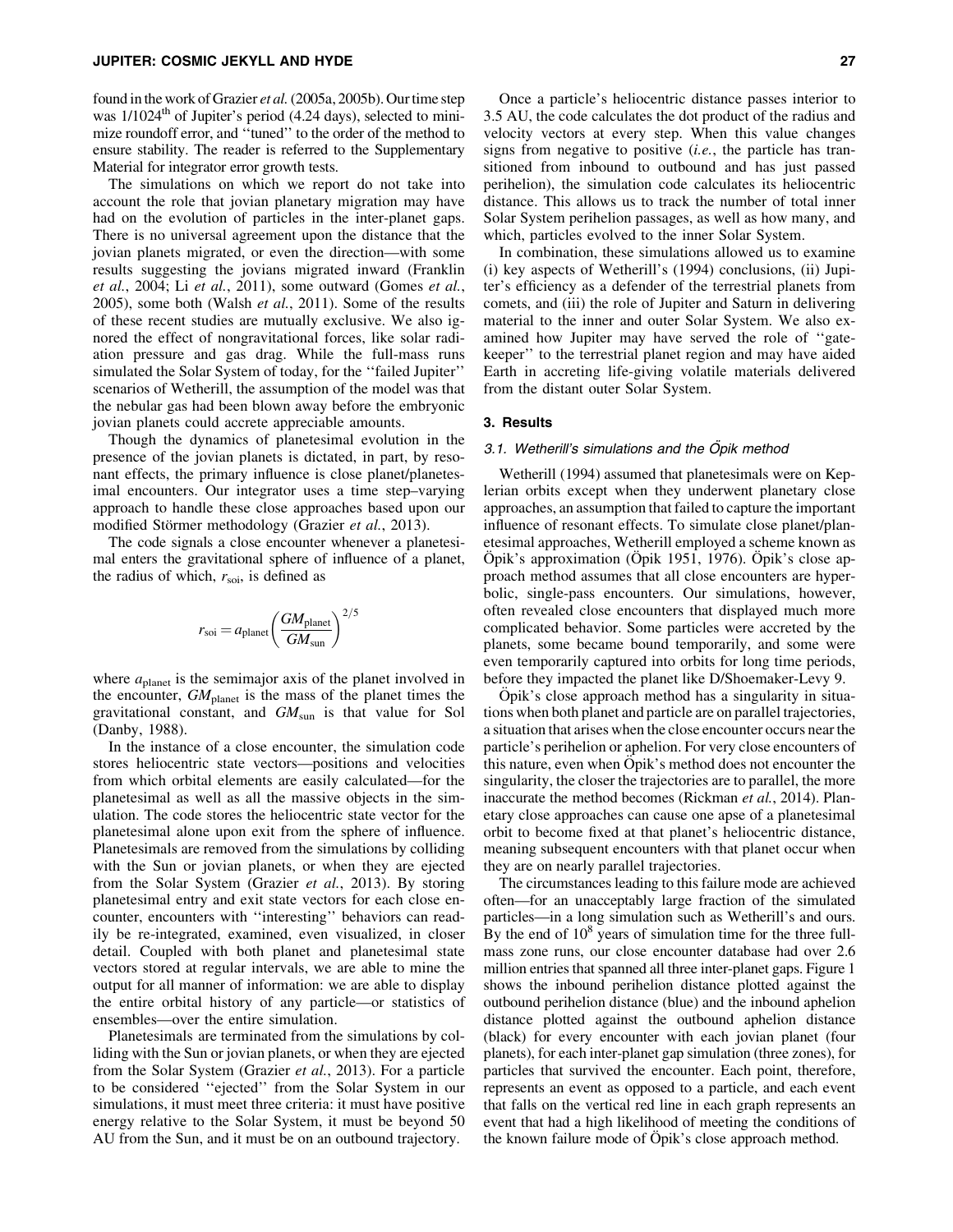

FIG. 1. Plot of the inbound vs. outbound perihelion distance (blue) and inbound vs. outbound aphelion distance (black) of the orbits of the particles for every close encounter in our full-mass simulations. Events that fall on the vertical red lines represent failures of the Öpik close approach method. (Color graphics available at www.liebertonline.com/ast)

Table 1 shows the total number of times particles in both full-mass and planetary embryo simulations had close approaches where one apse of the particle orbit was within 0.05 AU of the planet's instantaneous position. We define these events as "Öpik failures" since, under these circumstances, the method is inaccurate at best (Newman *et al.*, 2015). Table 1 displays the total number of particles with Opik failures at perihelion for close approaches to any planet and at aphelion, with column 3 displaying the union of columns 1 and 2—the total number of particles that ever had an  $\ddot{O}$  pik failure at either apse. For particles in the full-mass simulations (initially distributed across all three source regions), for close approaches to any planet, 20,503 out of 30,000 particles (68%) met the 0.05 AU close-approach failure criterion at some point in time over a 100 My simulation. In the planetary embryo simulations, 18,880 of 30,000 particles (63%) met this criterion.

Wetherill's simulations ran approximately 45 times longer than ours, and the sphere of influence he used, which triggered the Opik close-approach code, was slightly larger

Table 1. The Number of Particles in Each Starting Zone (out of 10,000) THAT EVER EXPERIENCED ÖPIK FAILURES AT PERIHELION AND APHELION OVER the Course of the 100 My Simulations

| Zone                  | Total particles<br>with perihelion<br>failures | Total particles<br>with aphelion<br>failures | Total particles<br>with Opik<br>failures |
|-----------------------|------------------------------------------------|----------------------------------------------|------------------------------------------|
| Jupiter/Saturn        | 6686                                           | 4425                                         | 7575                                     |
| Saturn/Uranus         | 6560                                           | 3320                                         | 7126                                     |
| Uranus/Neptune        | 5443                                           | 2096                                         | 5802                                     |
| Jupiter/Saturn embryo | 6033                                           | 4146                                         | 6656                                     |
| Saturn/Uranus embryo  | 5938                                           | 3561                                         | 6614                                     |
| Uranus/Neptune embryo | 5232                                           | 1539                                         | 5610                                     |

Column 3 is the union of populations of column 1 and column 2.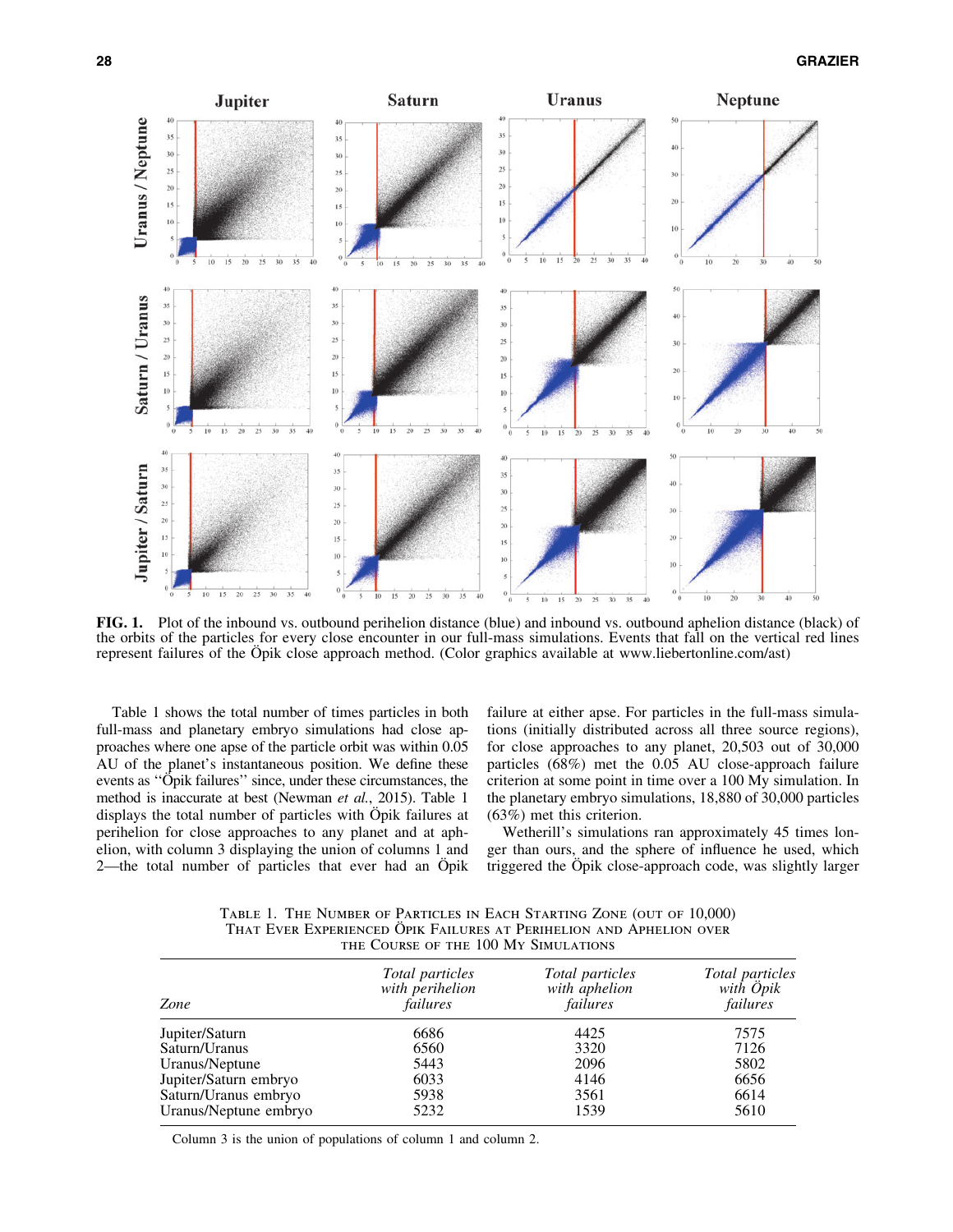

FIG. 2. The semimajor axes and eccentricities for all particles that survived 100 My of integration time for both (a) planetary embryo and (b) full-mass simulations. (Color graphics available at www.liebertonline.com/ast)

than that used in our simulations. It is likely that the failure rate in that study was even higher than was ours. Dones *et al.* (1999) concluded that Opik's method overestimates median particle lifetimes by a factor of between 2 and 6. The validity of Opik's close approach code has recently been reevaluated (Newman *et al.*, 2015).

## 3.2. Planetesimal swarm evolution and fates

Collectively, Figs. 2, 3, and 4 detail the evolution of the particles in all eight simulations over 100 My. Consistent with the work of Wetherill (1994), fully formed jovian planets cleared out reservoirs of material in the inner-planet gaps in the outer Solar System, and most particles were terminated within 5 My (J/S) to 20 My (U/N). As was the case with previous simulations, this finding remains true even when close encounters are not modeled (Grazier, 1999a, 1999b).

Particles remained at the end of all simulations, consistent with our previous studies (Grazier *et al.*, 1999a, 1999b, 2014). Figure 2 shows the semimajor axes and eccentricities of all particles that survived 100 My for both planetary embryo and full-mass integrations. Though many objects remained in orbits between the embryo jovian planets, the few remaining objects in the full-mass simulations interior to Neptune were Jupiter, Uranus, or Neptune co-orbiters. In both full-mass and planetary embryo simulations, many of the surviving particles were cast into the outer Solar System—most of those remaining at the end of the full-mass runs were on highly eccentric orbits. Some were kicked out to extreme distances.

Figure 3 illustrates the ultimate fate of all the particles from our simulations: the percentages of particles that remained in the simulation, those accreted by the Sun or a planet, and those ejected from the Solar System entirely. Among those



FIG. 3. Particle fates after 100 My for both (a) planetary embryo and (b) full-mass planet simulations, initially with 10,000 particles per zone. (Color graphics available at www.liebertonline.com/ast)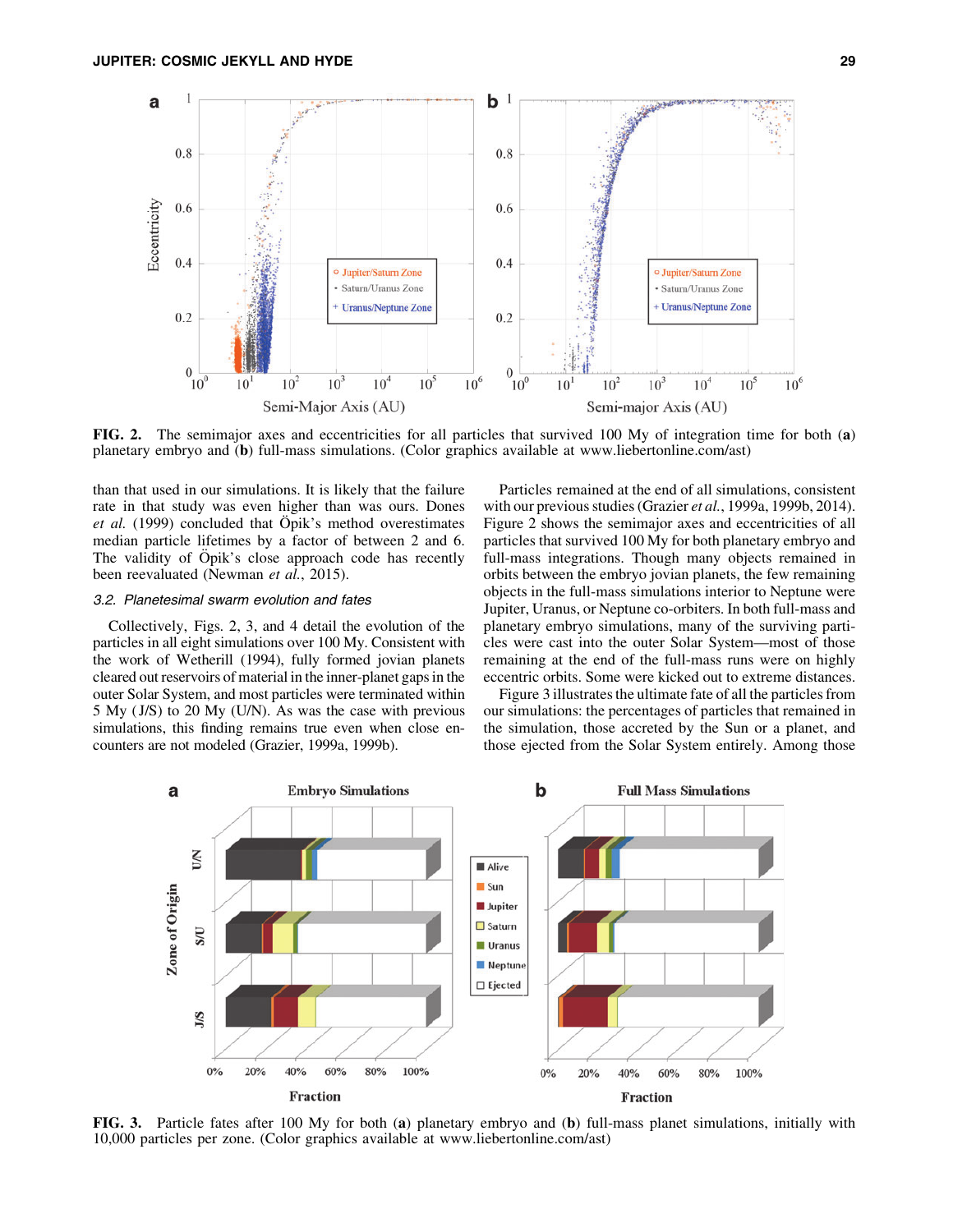

FIG. 4. The cumulative number of planetesimal perihelion passages through the inner Solar System as a function of time for all eight different simulations for (a) Mercury crossers, (b) Venus zone crossers, (c) Earth zone crossers, and (d) Mars zone crossers. (Color graphics available at www.liebertonline.com/ast)

that were terminated, the number of particles completely ejected from the Solar System was far greater than those that were accreted by the Sun or jovian planets for all zones. Both full-mass and planetary embryo simulations readily ejected particles from the system. In the full-mass simulations, 70% of particles originating in all three reservoirs were ejected; in the embryo simulations, 58% were ejected.

#### 3.3. Delivery of planetesimals to the inner Solar System

Figure 4 shows the cumulative number of times that planetesimals passed through the inner Solar System—with perihelia situated between the orbits of terrestrial planets—as a function of both time and starting zone. Here, perihelion passages were classified according to the inter-planet gap in which they fell. A particle whose perihelion distance fell between the semimajor axes of Mercury and Venus was classified solely as a Venus-crosser and not also counted as an Earthand Mars-crosser. This is the same criterion used in columns 1, 2, 3, and 5 in Table 2, which reports the number of passages through each terrestrial planet gap, the number of individual particles that ever passed through these gaps, and the average number of passes per particle. Columns 4 and 6 of Table 2 list the same value for all planet crossings. In this instance, a particle with a perihelion passage interior to Mercury *would* also be counted as a Mars-crosser. Column 4 is simply the union of columns 1 through 3. Column 6 is the union of columns 1 through 3 and column 5, the sum total of Mars-crossers or the total number of particles that ever pass into the terrestrial planet region. The rationale for this delineation is that an object with a perihelion passage in column 3 would have a comparatively low impact velocity with Earth and is more likely to be an accretional impact rather than erosional, while an impact into Earth of an object whose perihelion lies interior to an inferior planet (the difference between the values of the two columns) is more likely to be erosional.

The number of planetesimal terrestrial planet crossings as a function of initial zone of origin is complex and often counter-intuitive. Also seen in a previous study (Grazier *et al.*, 2014), there were more Earth crossings in the full-mass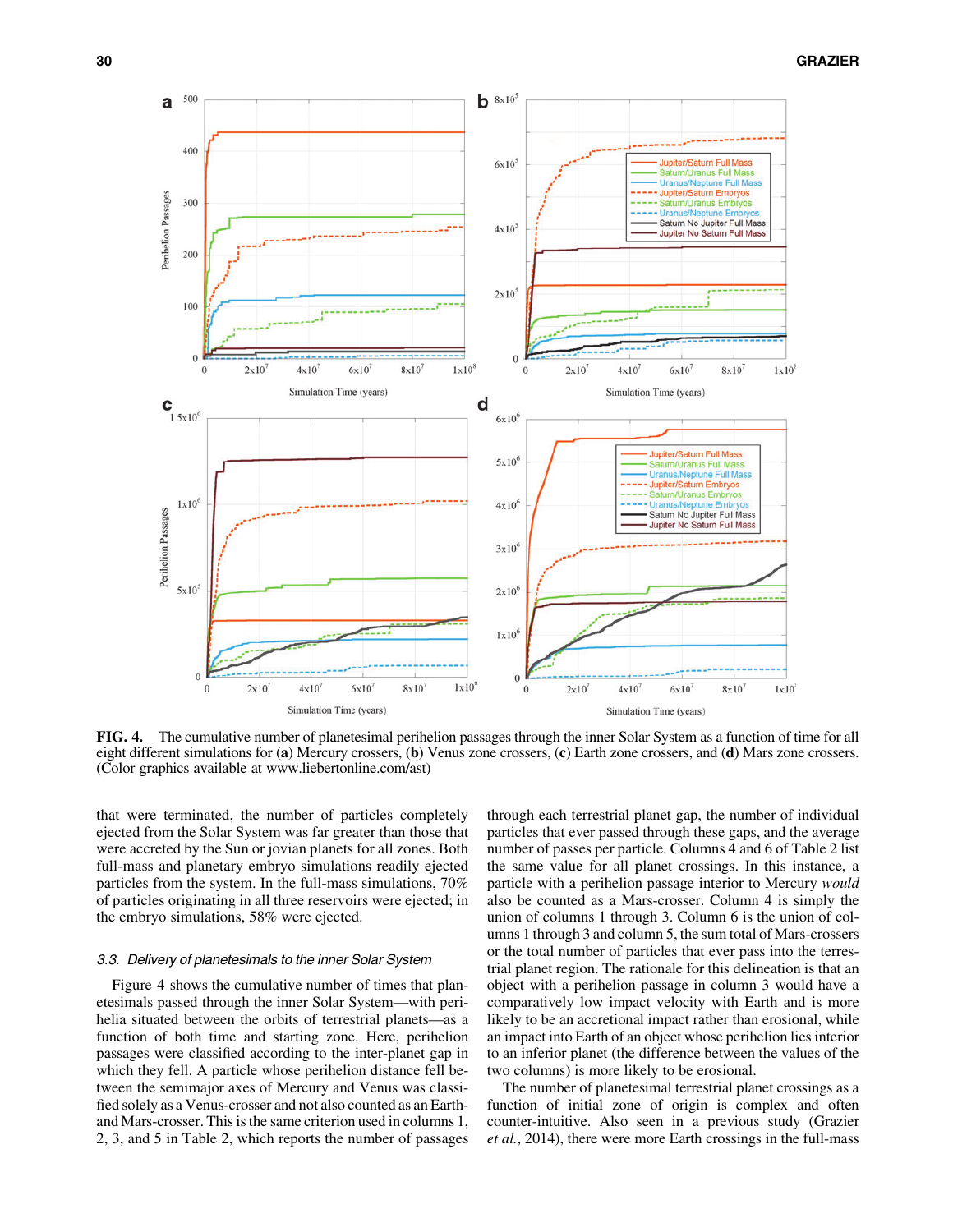| Unique particles | Mercury zone   | Venus zone | Earth zone | Earth crossers | Mars zone | Mars crossers |
|------------------|----------------|------------|------------|----------------|-----------|---------------|
| J/S              | 96             | 629        | 1,199      | 1,209          | 2,787     | 2,791         |
| S/U              | 53             | 400        | 774        | 776            | 1,827     | 1,833         |
| U/N              | 28             | 243        | 462        | 468            | 1,024     | 1,028         |
| J/S embryo       | 64             | 259        | 284        | 336            | 433       | 487           |
| S/U embryo       | 31             | 102        | 114        | 139            | 171       | 205           |
| U/N embryo       | 5              | 16         | 16         | 21             | 23        | 28            |
| <b>JNS</b>       | $\overline{7}$ | 93         | 207        | 209            | 771       | 774           |
| SNJ              | 5              | 51         | 97         | 97             | 261       | 261           |
| Passes           | Mercury zone   | Venus zone | Earth zone | Earth crossers | Mars zone | Mars crossers |
| J/S              | 437            | 228,012    | 770,575    | 998,150        | 5,760,898 | 6,759,048     |
| S/U              | 279            | 150,872    | 572,390    | 722,983        | 2,147,504 | 2,870,487     |
| U/N              | 123            | 77,469     | 221,413    | 298,759        | 768,917   | 1,067,676     |
| J/S embryo       | 254            | 681,580    | 1.020.562  | 1,701,888      | 3,175,235 | 4,877,123     |
| S/U embryo       | 106            | 212.565    | 310.431    | 522,890        | 1,859,183 | 2,382,073     |
| U/N embryo       | 6              | 55,871     | 68,764     | 124,629        | 203,940   | 328,569       |
| <b>JNS</b>       | 21             | 346,176    | 1,271,921  | 1,618,076      | 1,775,082 | 3,393,158     |
| <b>SNJ</b>       | 14             | 67,181     | 334,764    | 401,931        | 2,542,251 | 2,944,182     |
| Average passes   |                |            |            |                |           |               |
| per particle     | Mercury zone   | Venus zone | Earth zone | Earth crossers | Mars zone | Mars crossers |
| J/S              | 5              | 362        | 643        | 826            | 2,067     | 2,422         |
| S/U              | 5              | 377        | 740        | 932            | 1,175     | 1,566         |
| U/N              | $\overline{4}$ | 319        | 479        | 638            | 751       | 1,039         |
| J/S embryo       | 4              | 2,632      | 3,594      | 5,065          | 7,333     | 10,015        |
| S/U embryo       | 3              | 2,084      | 2,723      | 3,762          | 10,872    | 11,620        |
| U/N embryo       |                | 3,492      | 4,298      | 5,935          | 8,867     | 11,735        |
| <b>JNS</b>       | $\frac{3}{3}$  | 3,722      | 6,145      | 7,742          | 2,302     | 4,384         |
| SNJ              |                | 1,317      | 3,451      | 4,144          | 9,740     | 11,280        |

simulations by objects originating from within the S/U reservoir than for those from J/S (Fig. 4). Objects originating from within the J/S reservoir pass Jupiter more slowly and are more likely to be swept up into its sphere of influence and potentially accreted or ejected. The next section describes a phenomenon that might have also boosted the S/U zone crossing numbers.

In the case of the S/U and U/N reservoirs, the full-mass simulations generated more terrestrial planet-crossings than did the planetary embryo simulations. For the J/S simulations, though, the planetary embryo simulations resulted in far more Earth and Venus crossings than did their full-mass analog runs. For the three sets of full-mass simulations, 5652 (18.8%) particles had perihelia interior to Mars at some point; for the embryo simulations, only 720 particles from all simulations ever wended their way interior to Mars, and 487 of these originated from the J/S zone. As for potential Earth impactors, 2453 (8.2%) total particles had perihelia interior to Earth at any point in time in the full-mass simulations. For planetary embryo runs, 496 (1.7%) total particles from all three zones ever had perihelia less than 1.0 AU.

For the SNJ simulations, only 261 particles ever evolved into orbits that had perihelia interior to Mars; but once perturbed into the inner Solar System, they typically had a high number of passes per particle (2,944,182 for an average of

11,280 passes per particle). For the JNS simulations, only 774 particles (out of a population of 20,000) reached the terrestrial planet region.

# 3.4. Inner Solar System impact velocities, and accretion of planetesimal material

Based upon the results of a previous study (Grazier *et al.*, 2014), we examined the orbital elements of objects delivered to the inner Solar System. In Fig. 5, the perihelion distance (*q*) is plotted versus the aphelion distance (*Q*) for every inner Solar System passage in our simulation. For the planetary embryo simulations, tendril-like structures in the plots trend from upper left to lower right. Each tendril represents a particle whose orbit, through successive close encounters, became increasingly eccentric—increasing in aphelion distance and decreasing in perihelion distance. Several curves in Fig. 4, particularly those for the planetary embryo simulations, show sharp upticks in the counts of inner planet crossers well into the simulation runs. The explanation for this is shown in Fig. 5. As particles have their perihelia lowered through a series of close encounters, they were classified successively as Mars-crossers, Earth-crossers, Venus-crossers, and Mercury-crossers. Mercurycrossers were often ejected from the Solar System.

Planetary close approaches can cause one apse of a planetesimal orbit to become fixed at the planet's heliocentric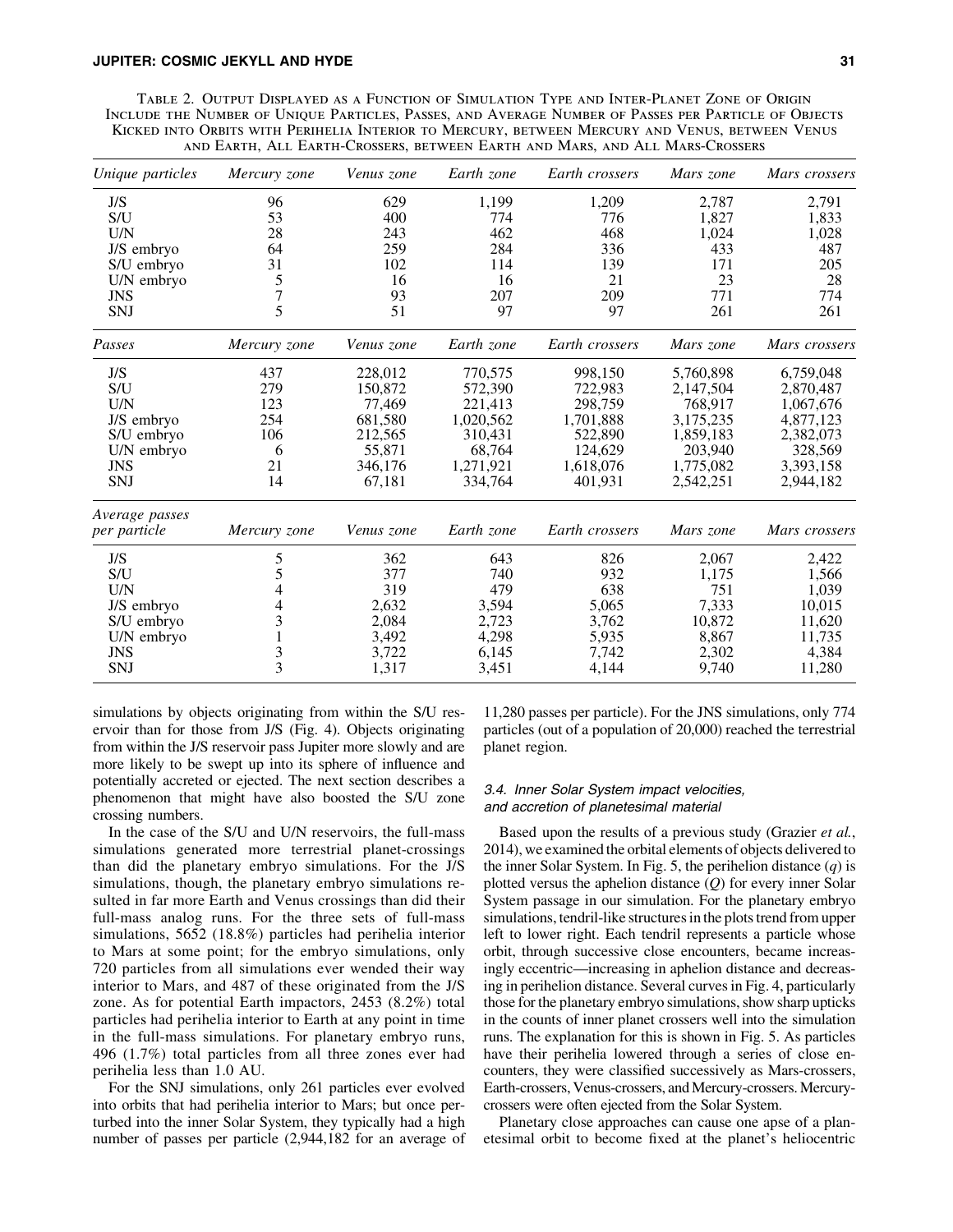

FIG. 5. Aphelion distance vs. perihelion distance for particles passing through the inner Solar System  $(q<3.5 \text{ AU})$  for (a) planetary embryo and (b) full-mass simulations. (Color graphics available at www.liebertonline.com/ast)

distance. The plots for all three full-mass simulations appear nearly identical, but instead of containing multiple tendrils that correspond to terrestrial planet crossers with aphelia fixed at all the jovian planets, large concentrations of inner Solar System passes resulted for particles having aphelia at 5.2 AU ( Jupiter) and, to a smaller extent, *Q* = 9.6 AU (Saturn). Our results show no clusters in aphelia corresponding to the ice giants at 19.2 or 30.1 AU. The V shape of the Jupiter and Saturn clusters in the Fig. 5 full-mass simulation plots simply reflects that it takes a closer planetary flyby to kick a particle nearer to the Sun.

# 3.5. Testing the ''Jupiter as shield'' hypothesis

These simulations allow us to test the concept that Jupiter intercepts or ejects Earth-bound objects approaching from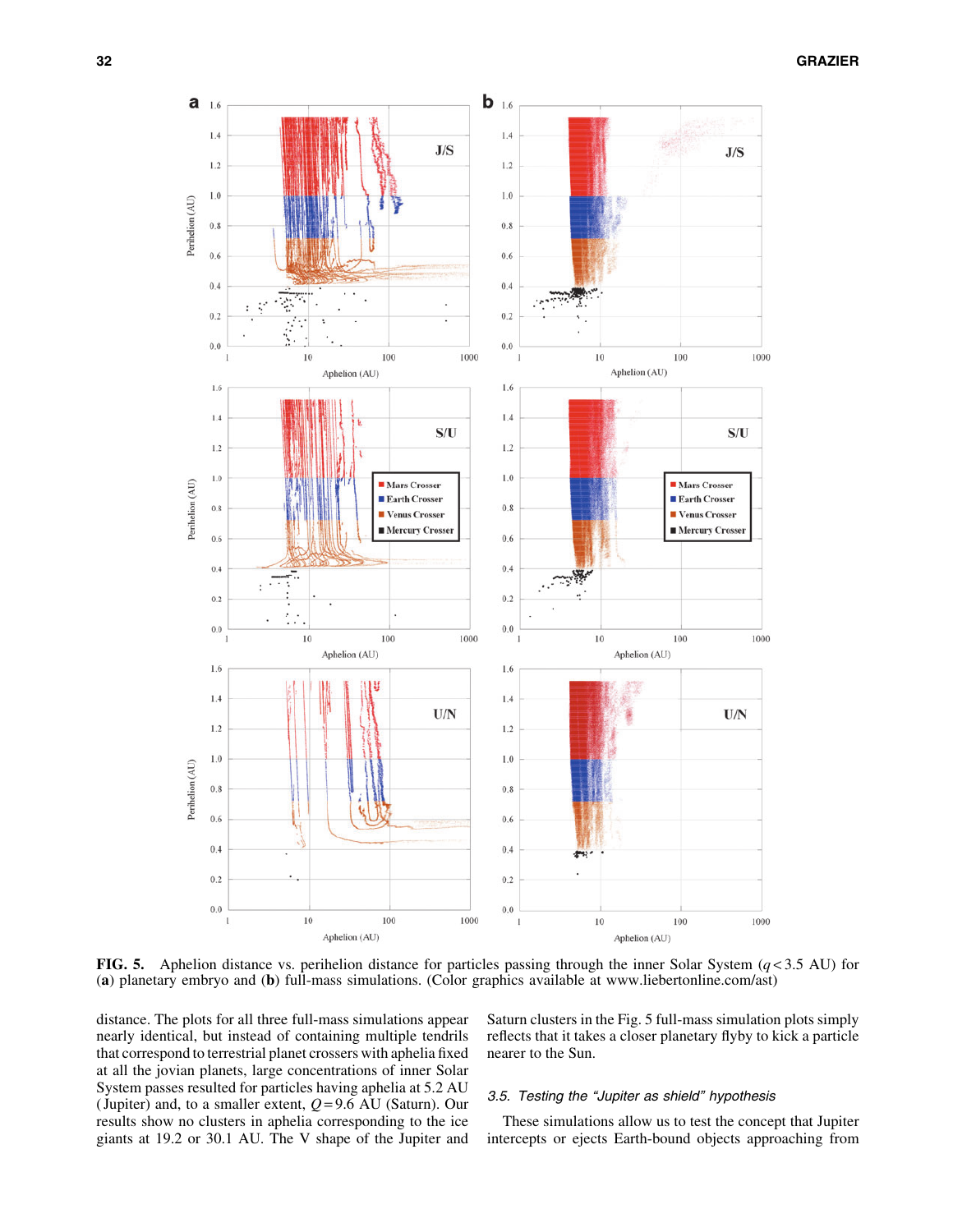## JUPITER: COSMIC JEKYLL AND HYDE 33

| Looser orbit<br>Tighter orbit<br>27,775<br>18.284 |
|---------------------------------------------------|
|                                                   |
|                                                   |
|                                                   |
| 5.311<br>2,365                                    |
|                                                   |
| Looser orbit<br>Tighter orbit                     |
| 57.318<br>67.707                                  |
|                                                   |
| 9,553<br>12.192                                   |
|                                                   |
|                                                   |

Table 3. Simulation Results for Total Jupiter and Saturn Encounters with a Number of Different Particles on Cometary Orbits, and the Planets' Shielding Efficiencies

*Q* is the value of the planetesimal aphelia in AU, whereas *q* is the perihelia in AU.

the depths of space. As the simulations progressed, many planetesimals evolved into orbits representative of both short- and long-period comets—with distant aphelia and comparatively small perihelion distances—as displayed in Fig. 2. The objects that evolved to reside on comet-like orbits presented an opportunity to test Jupiter's effectiveness as an inner Solar System comet shield.

Table 3 displays results of every Jupiter and Saturn encounter with a number of different particles on cometary orbits. The first two rows of Table 3 illustrate the fate of objects with aphelia greater than 30 AU that had encounters with Jupiter. From over 48,700 encounters between Jupiter and the comets that evolved from these simulations, 2700 were ejected from the Solar System. Row 3, the subset of row 1 for planetesimal aphelia beyond 100 AU, illustrates that all but two of the ejections reported in Row 1 were objects with very distant aphelia. Rows 6–9 show these same values for Saturn, with similar trends.

Just over half the encounters left the planetesimal involved in the encounter with less energy (column 3)—pulled into a tighter orbit—which is more than the total that were either nudged farther out into the Solar System (column 4) or ejected (column 2). Similarly, 57% of Saturn encounters resulted in planetesimals acquiring more tightly bound orbits, with lower periods than they had pre-encounter. Jupiter accreted only seven objects with aphelia beyond Neptune. While the simulations illustrate that some of the particles that encountered Jupiter could potentially be perturbed into Earth-crossing orbits over time, of the nearly 49,000 encounters between planetesimals whose aphelia reside beyond Neptune, the sum total of Earth-threatening objects that were ejected by Jupiter was 1, and the number intercepted by Jupiter was precisely zero.

## 4. Discussion

One of the most oft-cited results of Wetherill's 1994 paper is that, if Jupiter and Saturn had only ever grown to the size of their core masses—to the approximate size of Uranus and Neptune—then the flux of material through the inner Solar System would be 1000 times higher to the inevitable detriment of Earth's biosphere. Ward and Brownlee  $(2000)$  cited this result differently: "Wetherill claimed, '... if cometary impacts are responsible for a major fraction of Earth's volatile inventory, its volatile content would be much [1000×] larger if gas giant planets were absent."" This interpretation implies that Wetherill's results were based

upon a complete absence of a Jupiter. In both scenarios, the assumption has been that Jupiter alone clears out a reservoir of potential Earth-impacting bodies.

When considered collectively, Figs. 2 through 5 suggest that neither way of viewing Jupiter's role has merit. Had Jupiter and Saturn grown to only 15 Earth masses, the planetary embryo integrations show that embryos, through a series of close planet/planetesimal encounters, can kick a large number of objects into the inner Solar System. These figures also suggest that they still would have cleared their zones of most, or all, unaccreted material and would have created an impact hazard to the inner Solar System at least equal to that of today.

How much credit for this purge belongs to Jupiter? Our SNJ and JNS simulations help clarify Jupiter's role. In these simulations, many particles remained between the bounding planets after 100 My integrations. When these simulations were extended 10 times longer to 1 Gy (data not shown). approximately 40% of the initial SNJ ensemble of particles survived in a belt that ranged from 5.2 to 8.2 AU, along with a lone Saturn co-orbiter. The JNS simulations reported here yielded a planetesimal belt between Jupiter and Uranus from 5.6 to 15.8 AU, which contained approximately 55% of the initial ensemble, along with a handful of Jupiter and Uranus co-orbiters. This finding suggests strongly that, if either Jupiter or Saturn were not present, the Solar System would look quite different.

Based upon many previous studies (*e.g.*, Grazier *et al.*, 1999a, 1999b), it is unsurprising that, in our full-mass simulations, a large number of objects were propelled into the scattered disk, the Oort cloud, or even ejected from the Solar System entirely, many after making multiple passes through the terrestrial planet region.

Wetherill (1994) referred to ejections as a ''leak'' of planetesimals into interstellar space. An important outcome of Wetherill's original work was that the ''leak'' would be far less effective for ''failed Jupiters'' than full-mass planets. Our planetary embryo integrations, the equivalent of Wetherill's failed Jupiters simulations, revealed that planetary embryos were also able to eject a significant fraction of Centaur objects into interstellar space. The output displayed in Figs. 2 and 3 illustrates that even a system populated with planetary embryos is very effective at creating a population of interstellar comets that rivals that of their full-mass counterparts. The simulations suggest that a dearth of interstellar comet observations is uncorrelated with the formation of jovian planets.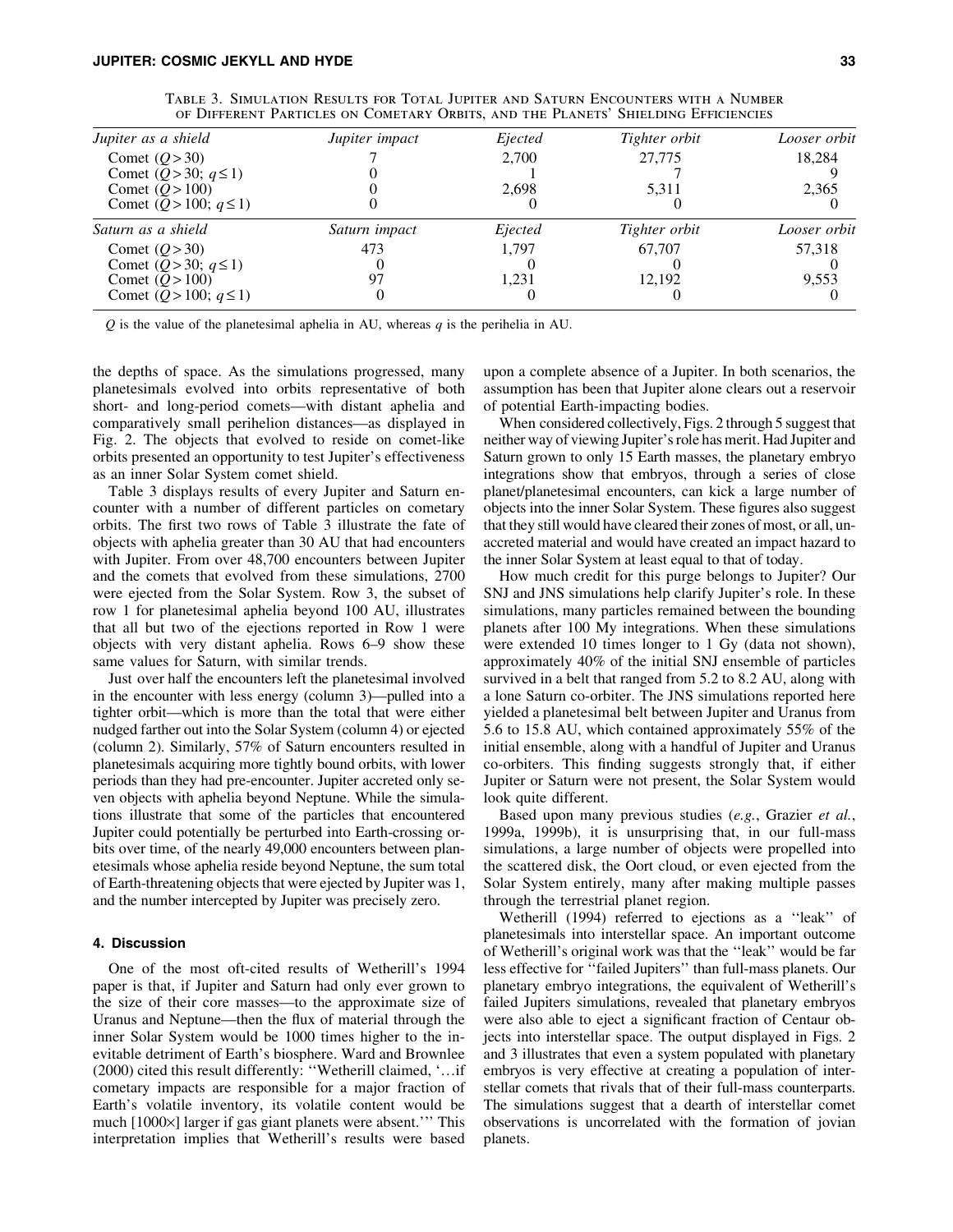From the work of Ward and Brownlee stemmed the notion that, in order to have a habitable Earth-like planet, there should be a jovian planet in a superior orbit to act as a shield against life-ending comet impacts. From the simulation results presented here, one can hypothesize that, although Jupiter may prove to be a questionable shield, a jovian planet may be useful, instead, to deliver necessary lifeenabling volatile compounds to the inner Solar System.

Perhaps what previously has not been fully appreciated is that planetesimal reservoirs are fully cleared only by the influences of multiple jovian planets. An examination of the output plotted in Figs. 3 and 5 illustrates that, without Jupiter's perturbing influence, few planetesimals would have impacted Earth. Our JSN and SNJ runs suggest that even that may be insufficient, and it may take two jovian planets, working in concert, to deliver an appreciable amount of volatile material to the terrestrial planet region. Without Jupiter, far fewer objects were ejected from the Solar System; without Saturn, far fewer objects were perturbed into Jupiter's path. Though Jupiter has primarily been credited with clearing of the outer Solar System, Saturn was an important accomplice. To use an analogy from sports: Jupiter may score the goal, but Saturn earns an assist.

As shown in Table 2 and Fig. 5, the mass of the planets versus the embryos has multiple consequences. The fullmass planets propelled a larger number of particles into the inner Solar System than did lower-mass embryos—the same degree of gravitational ''boost'' that a planetesimal receives from a close approach to a full-mass jovian planet requires many such encounters with an embryo. Considering the J/S zone as an example, in the full-mass simulations, 1199 particles made 770,575 Earth crossings (for an average of 643 passes per particle), whereas in the planetary embryo simulations, 284 particles made 1.02 million passes (averaging 3594 passes per particle). A similar outcome held true for the other zones, as revealed in Table 2.

The mass of the planets also affected the resident time of the planetesimal's inner Solar System orbits. In the planetary embryo simulations, once a particle reached an orbit that penetrated the inner Solar System, it remained in that orbit for extended periods of time—often several thousands of perihelia passages (Table 2). The lower masses not only mean that particles took longer to evolve into terrestrial planetcrossing orbits, they take longer to evolve out of them in the planetary embryo simulations.

For those objects with orbits that simultaneously crossed the orbits of both terrestrial and jovian planets, the more massive jovians perturbed the particles out of the terrestrial planet region sooner (similar to the results of Laakso *et al.*, 2006). Horner and Jones (2009) obtained similar results to those found here. In that work, they suggested that a young Jupiter with approximately 60 Earth masses resulted in the maximum number of terrestrial planet crossings and struck a balance between the number of particles kicked into the inner Solar System versus the duration of time those particles remain on terrestrial planet-crossing orbits.

The results of the JNS runs shared important properties with the full-mass simulations, while the SNJ runs behave more like the planetary embryo simulations. With one-third the mass, and at nearly twice the heliocentric distance, Saturn alone injected fewer particles into the inner Solar System than Jupiter alone. Those planetesimals that were injected into the inner Solar System by Saturn did so only after multiple close encounters.

Not only did the bounding planets in either the SNJ or JNS simulations not clear their zones of particles, the SNJ run did not have the same early cascade of terrestrial planet crossings as most other simulations. There were appreciable innerplanet crossings only after the simulations were well underway and the system had time to evolve. The SNJ simulations demonstrate that Saturn is less able to eject planetesimals from the Solar System than Jupiter. In the SNJ simulations, Saturn boosted a number of particles into longer-period orbits but ejected fewer than in the JNS runs. This manifested as repeated passages through the terrestrial planet region and as a steady, continuous rise in the SNJ curve, as evidenced in all four panels of Fig. 4.

In the case of the SNJ simulations, a small number of particles had many passes through the inner Solar System, for a very high average number of passes per particle, apparent in Table 2. Even though the JNS runs produced a similar total number of terrestrial planet crossings as the full-mass J/S simulations (Fig. 4 and Table 2), the JNS runs kicked far fewer particles into the inner Solar System than the J/S runs (774 vs. 2791) for a higher average number of passes per particle (4384 vs. 2422, JNS vs. J/S runs, respectively). Only 17% of the number of J/S particles were perturbed into Earthcrossing orbits in the JNS runs (209 vs. 1209) for a far higher average number of passes per particle (7742 vs. 826).

Sarafian *et al.* (2014) suggested that Earth's water accumulated not from a late infall of comets, as is widely believed, but rather water accreted early from a source more chondritic in nature. The results of the simulations presented here—particularly those displayed in Fig. 4—suggest that these two scenarios are not mutually exclusive. Grazier *et al.* (2014) showed that even an embryonic J/S pair can deliver significant amounts of volatile-laden planetesimal material to the Asteroid Belt, and Fig. 4 suggests that it can also deliver material to the terrestrial planets in this time frame. To confirm such results properly would require simulations that use a more realistic model of the early Solar System—in particular, the incorporation of gas drag—and is beyond the scope of the current work. In a previous study, Grazier *et al.* (2014) found that the incorporation of gas drag actually increased the delivery of material from the J/S reservoir into the outer Asteroid Belt, and the same would likely be true for the terrestrial planet region.

For objects arriving from the outer Solar System, the lowest impact velocity scenario would occur when the planetesimal and target planet velocity vectors are parallel or along-track, and the particle approaches from the direction antiparallel to the planet's velocity vector: a ''tail chase'' geometry. While most terrestrial impacts would have velocity components in both the along-track and cross-track directions, the geometry that would most likely lead to accretion occurs when the planetesimal's perihelion is the same as the planet's orbital distance, and it approaches in the direction opposite the planet's velocity vector.

The orbit for a tail-chase impact with Earth occurs where the planetesimal aphelion is fixed at Jupiter (5.2 AU); it therefore has a semimajor axis of 3.1 AU, a period of just under 5½ years, and an impact velocity of  $\sim$  8.9 km/s. In a related scenario, where the planetesimal's aphelion is fixed at Neptune (30 AU), the orbit has a semimajor axis of 15.6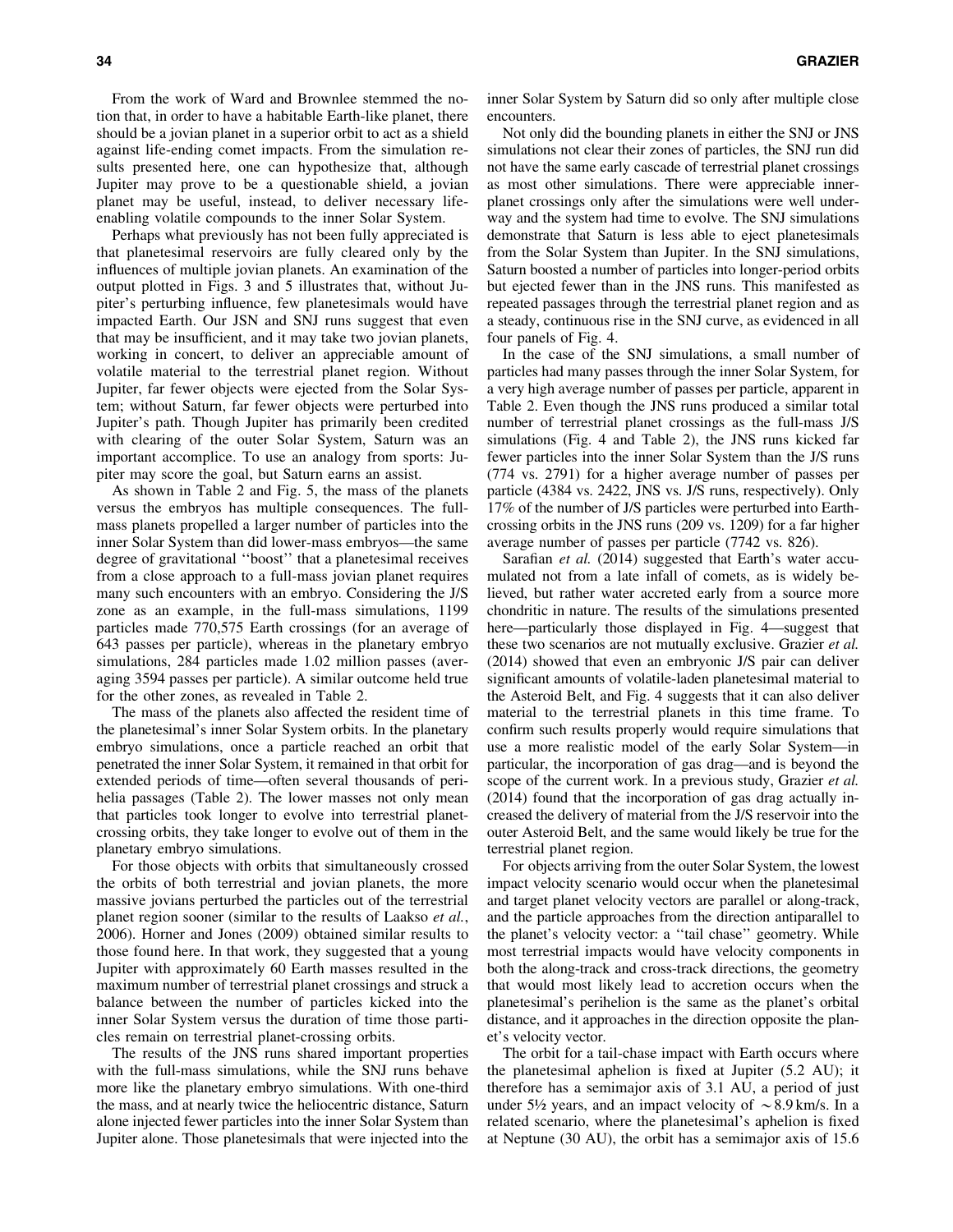### JUPITER: COSMIC JEKYLL AND HYDE 35

AU, a period of 61 years, and an impact velocity of  $\sim$  11.7 km/s (1.7 times the energy of an object whose aphelion is at Jupiter if the masses are equal). In the case of a tail-chase impact for a comet with an aphelion at 100 AU, the orbit's semimajor axis is 50.5 AU, its period is just under 360 years, and it has an Earth impact velocity of  $\sim$  12.2 km/ s (1.9 times the energy of an object whose aphelion is at Jupiter if the masses are equal). The odds of accretion in this scenario, therefore, would seem to fall heavily in favor of objects from reservoirs closer to the Sun.

Planetary close approaches can cause one apse of a planetesimal orbit to become fixed at the planet's heliocentric distance. Horner *et al.* (2003) even proposed a classification scheme for outer Solar System objects, based upon which planet controlled the perihelion and which controlled the aphelion. What Fig. 5 reveals is that, although embryonic jovians are capable of delivering significant material to the inner Solar System, a full-mass Jupiter—to a lesser extent Saturn—is not only capable of that but is also able to convert Centaur objects from the outer reservoirs into Jupiter-family comets, irrespective of their zone of origin. If Jupiter fixes the aphelia of terrestrial-planet-crossing planetesimals at its orbit, not only do terrestrial planet crossers have shorter periods and more opportunities to impact terrestrial planets, they also have impact velocities into the terrestrial planets that are largely independent of the planetesimal zone of origin. This increases the likelihood that impacts will lead to accretion rather than atmospheric impact erosion. Jupiter, then, is less of a ''barrier'' and more of a ''gatekeeper'' to the inner Solar System—a gatekeeper that, as noted above, may have served some very important roles in the evolution of life on Earth.

After Jupiter becomes large enough to create many Jupiterfamily comets from Centaurs, many of these objects also make frequent and fairly slow passes through the Asteroid Belt (Levison *et al.*, 2009; Grazier *et al.*, 2014), and this transition occurred back when asteroids were more populous. This not only increases the likelihood of collisions and mixing of the two populations, it also increases the likelihood that collisions could alter the orbits of existing asteroids, perturbing them into the inner Solar System as well.

In previous work by Grazier *et al.* (2014), jovian embryos fixed planetesimal aphelia at Jupiter's distance for objects with perihelia in the outer Asteroid Belt; they did not fix the aphelia for planetesimals with perihelia in the terrestrial planet region—likely because they simply are not massive enough. An interesting follow-up study would be to examine more thoroughly the statistics of orbits of planetesimals whose aphelia are fixed by Jupiter, as a function of Jupiter's mass evolution, to determine whether the transition from the type of inner-planet-crossing orbits in the planetary embryo simulations to the full-mass simulations (*e.g.*, Fig. 5) is gradual or abrupt, and whether that transition occurred when there was still appreciable planetesimal material left interior to Neptune. In particular, it would be interesting to determine when that transition occurred relative to the point when the system was able to deliver more material to Earth-crossing orbits from the S/U zone than J/S, as shown in Fig. 4. If the transition was early, what implications does this have for Earth accreting volatile compounds from the outer Solar System and the Asteroid Belt? If early or late, are there implications for the Late Heavy Bombardment? Did the Late Heavy Bombardment "scan" progressively deeper through

the inner Solar System? As noted, this study ignored the effects of gas drag and other nongravitational forces, which should be included in such a follow-up study.

In the case of our full-mass simulations, kinetic theory calculations suggest that the J/S zone evolves 2 orders of magnitude faster than the other two reservoirs (Grazier 1999a, 1999b). Nevertheless, if the full-mass simulations were extended by a factor of 10, the distribution of the remaining particles at the end of 1 Gy would look very similar to Fig. 2b.

Many more planetesimals survived between the orbits of Jupiter and Neptune in the planetary embryo simulations. Kinetic theory also predicts that the J/S full-mass simulations evolve 2 orders of magnitude faster than the corresponding embryo integrations, so the embryo systems are not fully evolved at the end of 100 My (Grazier *et al.*, 2014). Extending those simulations to 1 Gy would yield a final scenario much different than shown in Fig. 2a.

As shown by the simulations here, which parallel those of previous studies (Levison and Duncan, 1997; Grazier *et al.*, 2007; Morbidelli, 2008), after full-mass and planetary embryo simulations have run their course, many survivors reside in the scattered disk. Of the remainder that survived in all of the 100 My integrations, many were cast out to extreme distances, on highly eccentric orbits, consistent with current models of early Oort cloud formation (Morbidelli, 2008). While bound to the Solar System in a computer simulation, gravitational perturbations from galactic tides and passing stars would render objects beyond  $10<sup>5</sup>$  AU practical ejectees (Nurmi *et al.*, 2001; Emel'yanenko *et al.*, 2007). Most of the full-mass J/S survivors fell into this ''practical ejectee'' category, as did many of the S/U, U/N, and J/S embryo survivors.

Based upon its orbital elements when Hale-Bopp was first observed, the comet seems to have made its last perihelion passage 4200 years ago in July 2215 BC, when its closest approach to Earth was 1.4 AU. Numerical integrations reveal that the comet likely had a very close approach to Jupiter in June of that year, and 2215 may have been its first inner Solar System apparition (Marsden, 1997). When Hale-Bopp was inbound to the inner Solar System in April 1996, it made a distant pass of Jupiter. Even though the comet's closest point of approach was 0.77 AU, the gravitational perturbation from Jupiter was enough to modify the orbit, reducing its semimajor axes to 370 AU from 525 AU. Its period, therefore, shortened from 4200 years to just over 2500 (Yeomans, 1997). Even more dramatic is the pass by Earth of Comet D/1770L1 Lexell in 1770, which given its closest point of approach of 0.0146 AU from Earth was the closest cometary near-miss in recorded history. Three years prior, that comet had a close approach to Jupiter, which altered its orbit into an Earth-threatening one (Celletti and Perozzi, 2007; Leverington, 2003).

The fact that particles were propelled into longer-period cometary orbits allowed us to examine Jupiter's role as a shield in the colloquial sense promulgated by popular media. Horner and Jones (2008a) noted that ''A comet fresh from the Oort cloud is so loosely bound to the Solar System that it doesn't have to come very near Jupiter for the effect of the giant planet's gravity to provide enough of a nudge for it to become unbound.'' While this statement is true, our simulations had over 48,700 instances where objects on cometary orbits, with aphelia beyond the orbit of Neptune, had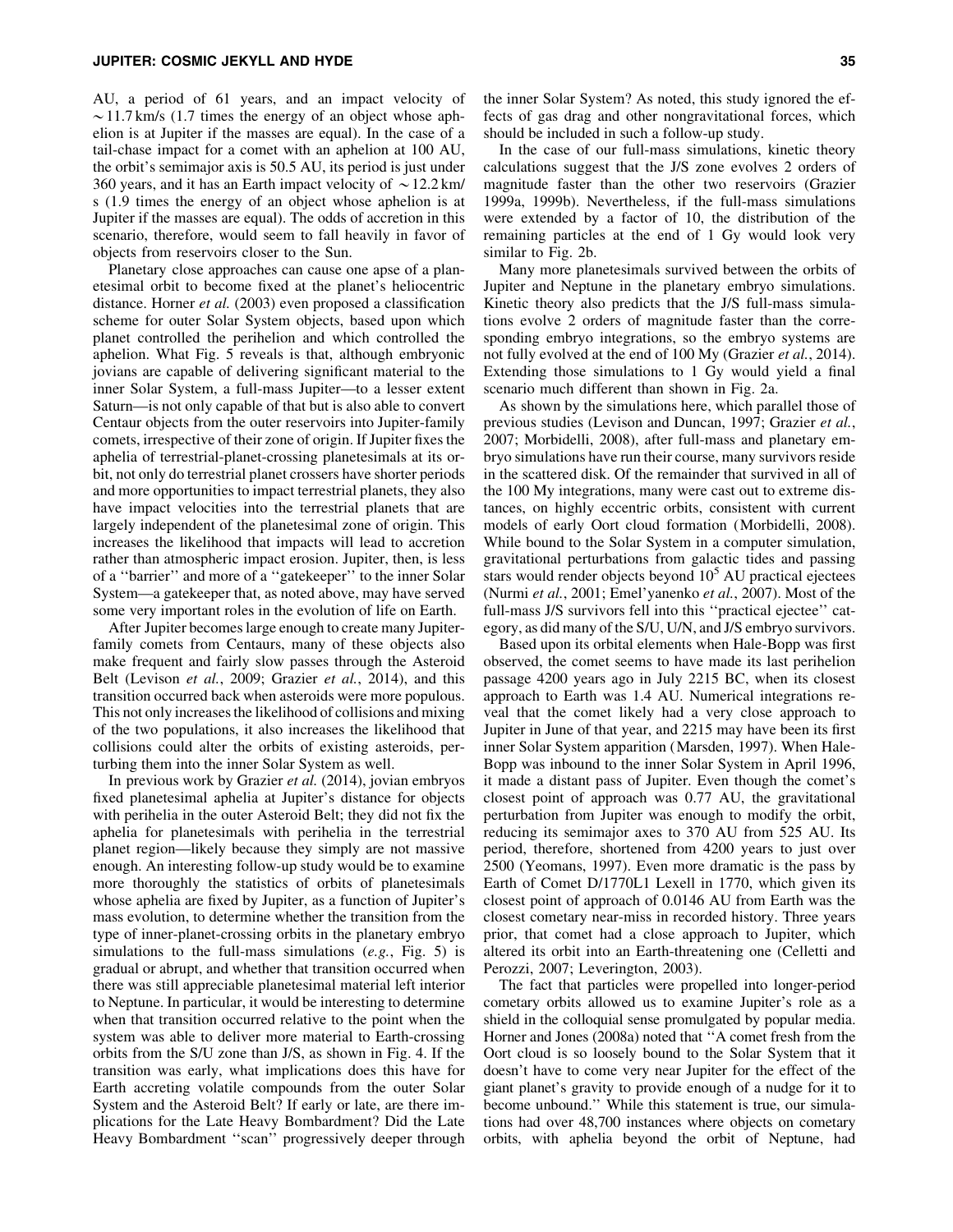encounters with Jupiter, and only 5% of those resulted in ejections (and all but two of those involved objects on orbits with aphelia greater than 100 AU). Far more interactions caused planetesimals to be pulled into tighter orbits—with more opportunities to impact Earth—than were either kicked farther out into the Solar System or ejected. Similarly, over half of Saturn encounters resulted in planetesimals acquiring more tightly bound orbits, with lower periods than they had pre-encounter. For all the planetesimal encounters with Jupiter, only seven resulted in impacts; none involved objects with aphelia greater than 100 AU or perihelia that made them Earth-threatening. In short, these simulations illustrate that Jupiter is not a shield in any sense other than it occasionally accretes objects that, one day, might be perturbed into the inner Solar System. A total of 473 objects with aphelia greater than 30 AU collided with Saturn, but that does not make that planet a shield in the colloquial sense any more than Jupiter—none of those objects were Earth-threatening.

By examining the different types of encounters that occurred between long-period planetesimals and both Jupiter and Saturn, we have demonstrated some remarkable complexity with regard to the effects of the jovian planets on the dynamics of early Solar System planetesimals. The values of Table 3 do not fully reflect the intricacy of jovian planet ''shielding'' of the inner Solar System. For our full-mass simulations, we found 2371 instances of particles that had positive energy relative to the Solar System—were on unbound trajectories—and had subsequent close encounters before meeting our ejection criterion. We found 1189 instances where a particle was on a hyperbolic trajectory but underwent a subsequent close approach and became rebound (765 times for inbound particles, 424 outbound). This finding illustrates another way jovian planets can increase the odds of Earth and terrestrial planet impacts, that is, by giving many particles on highly eccentric, even hyperbolic orbits ''second chances.'' Of the many objects from the deep Solar System that had encounters with Jupiter or Saturn, as was the case with Hale-Bopp, over half had their periods reduced, giving them more frequent opportunities to collide with terrestrial planets. Like Comet Lexell, many were Earth-threatening only if a jovian planet made them so.

The degree of complexity on display in these simulations reinforces the conclusions of Horner *et al.* (2010), which were that ''in the future, any planetary systems found to host potentially habitable exo-Earths should be examined individually in great detail to ascertain the various factors that could impact upon their habitability.'' Rather than adopting a blanket assumption about what extrasolar systems do and do not require to have habitable Earth-like planets, like jovian planets to deflect planetesimals either from or into the terrestrial planet region, each system should be examined on a case-by-case basis.

We also have clues that these simulations accurately mirror the type of complexity found in the Solar System. Returning to the apparition of D/1770 Lexell, after threatening Earth in 1770 that comet again had an encounter with Jupiter in 1779 that ejected Lexell from the Solar System. This real-world example demonstrates the nature of Jupiter as both benefactor and menace, as cosmic Jekyll and Hyde.

# 5. Conclusion

With a hyperaccurate integration technique, the simulations presented made it possible to revisit the notion that Jupiter protects Earth from extinction-level impacts. Jupiter and the other jovian planets are capable of delivering material from the outer Solar System to the terrestrial planet region from the time they were planetary embryos. The simulations also show that although Jupiter helps clear the outer Solar System of unaccreted planetesimals, rather than being an effective shield, it teams with Saturn to kick a significant fraction of objects initially nonthreatening—into the inner Solar System.

As a young Jupiter's size increased, not only did it kick a larger number of planetesimals into the scattered disk and Oort cloud—even ejecting them entirely—it also modified the orbits of many planetesimals into orbits having aphelia near Jupiter, with shorter periods and higher inner-system passage frequencies. In those instances, terrestrial planet impact velocities may have been relatively low and independent of original source zone. Still, although Jupiter dominates the dynamics of the outer Solar System, it does so mostly in concert with the other jovian planets, primarily Saturn. These simulation results strongly suggest that a system with a jovian planet—or multiple jovian planets—exterior to the terrestrial planet region is, in fact, beneficial for the development of life.

The colloquial view of jovian planet shielding propagated by the media, that Jupiter or Saturn gobble up comets having Earth in their crosshairs, is simply not borne out by these simulations. Wetherill's 1994 paper began with a laudable goal, and it is a worthwhile read to appreciate the deep questions that study attempted to address. As we have done, Wetherill performed computational simulations to address those questions, using approximation techniques necessary to get maximum benefit of the computation available at the time. Since the publication of that paper, astronomers have discovered that jovian planets are ubiquitous. With the benefit of over 12 Moore's law (Moore, 1965) doublings in between, we have simulated some of the same scenarios as in Wetherill's paper with a far more accurate model and found that few of its conclusions stand the test of time. Perhaps the most important lesson of Wetherill's 1994 paper might be a cautionary one. It serves as an excellent example of how unchallenged notions can become firmly entrenched in scientific thinking (and, in fact, in the popular zeitgeist) and then propagated dogmatically.

If the relationship between impact events and life on Earth is aptly described as ''It's complicated,'' the role Jupiter plays in this scenario complicates matters further. Clearly, Jupiter alone is not an efficient defender of the inner Solar System from comets originating in the outer Solar System; as these simulations showed, it likely shunts as many comets toward the terrestrial planets as it deflects away. Yet, as demonstrated here, Jupiter—at different key points in history—would have been instrumental in both helping create the conditions for life on Earth and also inciting mass extinctions.

If a gust on a windy day kicks up a cloud of dust and hurls it against a screen, some dust grains will pass through unimpeded, some will glance off the mesh and pass through anyway, and a small fraction of dust grains will impact the mesh and be repelled. Rather than ''Jupiter as impenetrable screen,'' a better metaphor for the planet's role is ''Jupiter as screen door.''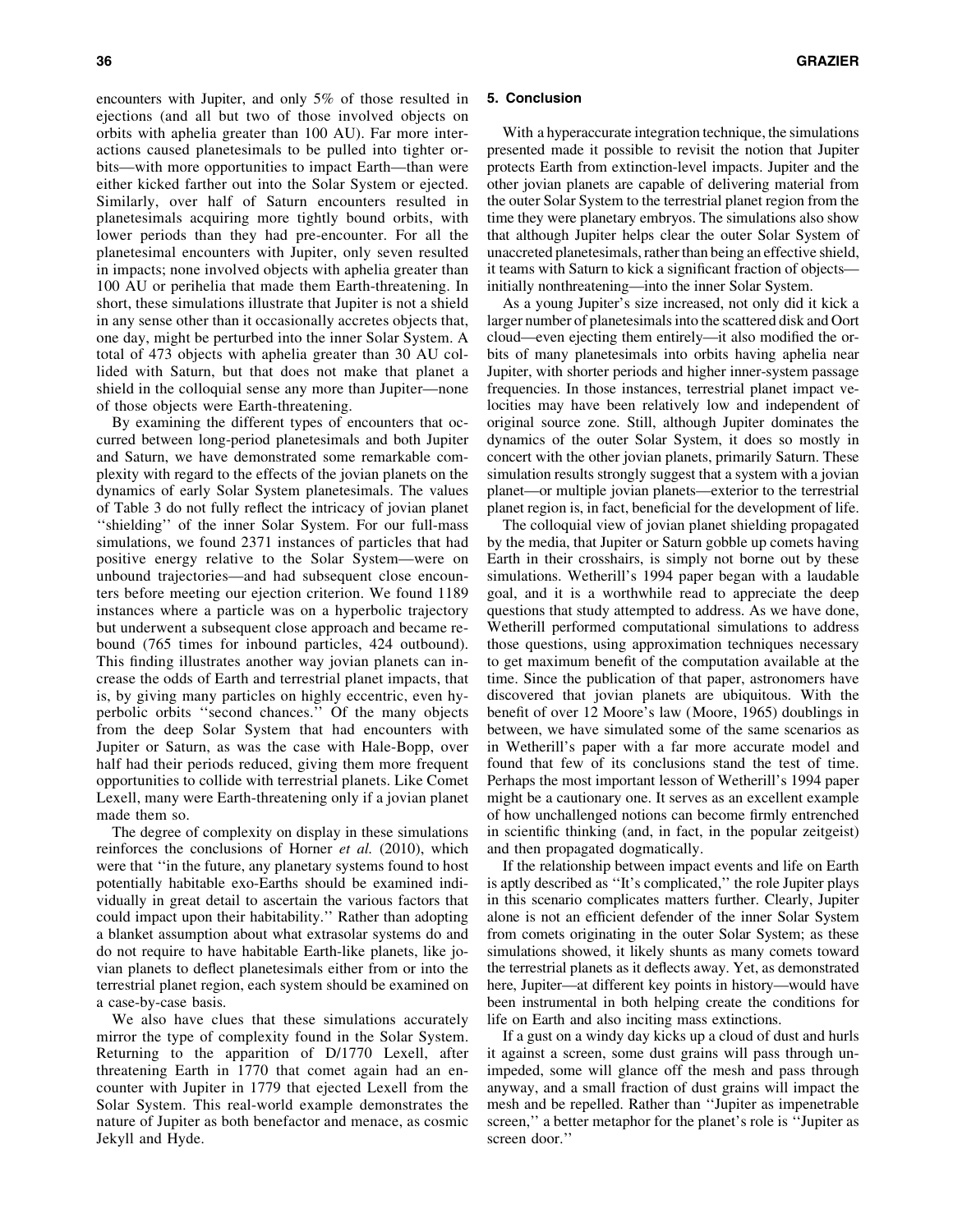#### Acknowledgments

This work had its origin in a conversation in the late 1990s with William M. Kaula—it took computation quite some time to catch up to that vision. Thank you to Philip Sharp for his diplomacy, input, and for allowing the simulations presented in this study to run on the University of Auckland Math Department computer network. Thank you to William I. Newman for his incredible dedication to root cause analysis and for his critique of the embryo simulations, both of which resulted in vast improvements to this work. Part of this work was conducted at the Jet Propulsion Laboratory, California Institute of Technology, under contract to NASA. Government sponsorship acknowledged.

# Disclosure Statement

No competing financial interests exist.

#### References

- Ahrens, T., Shen, A.H., and Ni, S. (2004) Giant impact induced atmospheric blow-off. In *Shock Compression of Condensed Matter*, American Institute of Physics, College Park, MD, pp 1419–1422.
- Alvarez, L.W., Alvarez, W., Asaro, F., and Michel, H.V. (1980) Extraterrestrial cause for the Cretaceous–Tertiary extinction. *Science* 208:1095–1108.
- Benton, M.J. (2003) *When Life Nearly Died—The Greatest Mass Extinction of All Time*, Thames & Hudson Ltd, London.
- Brouwer, D. (1937) On the accumulation of errors in numerical integration. *Astron J* 46:149–153.
- Canup, R.M. (2012) Forming a moon with an Earth-like composition via a giant impact. *Science* 338:1052–1055.
- Canup, R.M. and Asphaug, E. (2001) Origin of the Moon in a giant impact near the end of the Earth's formation. *Nature* 412:708–712.
- Celletti, A. and Perozzi, E. (2007) *Celestial Mechanics: The Waltz of the Planets*, Springer Praxis, Berlin, pp 94–95.
- Chen, Z.-Q. and Benton, M.J. (2012) The timing and pattern of biotic recovery following the end-Permian mass extinction. *Nat Geosci* 5:375–383.
- Danby, J.M.A. (1988) *Fundamentals of Celestial Mechanics*, 2<sup>nd</sup> ed., Willmann-Bell, Richmond, VA.
- Dones, L., Gladman, B., Melosh, H.J., Tonks, W.B., Levison, H.F., and Duncan, M. (1999) Dynamical lifetimes and final fates of small bodies: orbit integrations vs Opik calculations. *Icarus* 142:509–524.
- Emel'yanenko, V.V., Asher, D.J., and Bailey, M.E. (2007) The fundamental role of the Oort cloud in determining the flux of comets through the planetary system. *Mon Not R Astron Soc* 381:779–789.
- Franklin, F.A., Lewis, N.K., Soper, P.R., and Holman, M.J. (2004) Hilda asteroids as possible probes of jovian migration. *Astron J* 128:1391–1406.
- Gladman, B. and Duncan, M. (1990) On the fates of minor bodies in the outer Solar System. *Astron J* 100:1680–1693.
- Gomes, R., Levison, H.F., Tsiganis, K., and Morbidelli, A. (2005) Origin of the cataclysmic Late Heavy Bombardment period of the terrestrial planets. *Nature* 435:466–469.
- Grazier, K.R., Newman, W.I., Kaula, W.M., and Hyman, J.M. (1999a) Dynamical evolution of planetesimals in the outer Solar System. I. The Jupiter/Saturn zone. *Icarus* 140:341–352.
- Grazier, K.R., Newman, W.I., Varadi, F., Kaula, W.M., and Hyman, J.M. (1999b) Dynamical evolution of planetesimals

in the outer Solar System. II. The Saturn/Uranus and Uranus/ Neptune zones. *Icarus* 140:353–368.

- Grazier, K.R., Newman, W.I., Goldstein, D.G., Hyman, J.M., and Sharp, P.W. (2005a) Achieving Brouwer's law with high-order Störmer multistep methods. *ANZIAM Journal* 46(E):C101– C119.
- Grazier, K.R., Newman, W.I., Hyman, J.M., and Sharp, P.W. (2005b) Long simulations of the Solar System: Brouwer's law and chaos. *ANZIAM Journal* 46(E):C1086–C1103.
- Grazier, K.R., Dones, L., and Sharp, P.W. (2007) Planetesimal migration in the outer Solar System and the composition of the scattered disk. *Bulletin of the American Astronomical Society* 39, no. 2, 314.
- Grazier, K.R., Newman, W.I., and Sharp, P.W. (2008) Jupiter as a sniper rather than a shield. *Bulletin of the American Astronomical Society* 40:404.
- Grazier, K.R., Sharp, P.W., and Newman, W.I. (2013) A multirate Störmer algorithm for close encounter. *Astron J* 145, doi:10.1088/0004-6256/145/4/112.
- Grazier, K.R., Castillo-Rogez, J.C., and Sharp, P.W. (2014) Dynamical delivery of volatiles to the outer main belt. *Icarus* 232:13–21.
- Hartogh, P., Lis, D.C., Bockelée-Morvan, D., de Val-Borro, M., Biver, N., Küppers, M., Emprechtinger, M., Bergin, E.A., Crovisier, J., Rengel, M., Moreno, R., Szutowicz, S., and Blake, G.A. (2011) Ocean-like water in the Jupiter-family comet 103P/Hartley 2. *Nature* 478:218–220.
- Helled, R., Anderson, J.D., Podolak, M., and Schubert, G. (2011) Interior models of Uranus and Neptune. *Astrophys J* 726, doi:10.1088/0004-637X/726/1/15.
- Holman, M.J. and Wisdom, J. (1993) Dynamical stability in the outer Solar System and the delivery of short period comets. *Astron J* 105:1987–1999.
- Horner, J. and Jones, B.W. (2008a) Jupiter: friend or foe? *Astronomy & Geophysics* 49:1.22–1.27.
- Horner, J. and Jones, B.W. (2008b) Jupiter—friend or foe? I: The asteroids. *International Journal of Astrobiology* 7:251–261.
- Horner, J. and Jones, B.W. (2009) Jupiter—friend or foe? II: The Centaurs. *International Journal of Astrobiolog*y 8: 75–80.
- Horner, J. and Jones, B.W. (2013) Jupiter—friend or foe? IV: The influence of orbital eccentricity and inclination. *International Journal of Astrobiology* 11:147–156.
- Horner, J., Evans, N.W., Bailey, M.E., and Asher, D.J. (2003) The populations of comet-like bodies in the Solar System. *Mon Not R Astron Soc* 343:1057–1066.
- Horner, J., Jones, B.W., and Chambers, J. (2010) Jupiter friend or foe? III: The Oort cloud comets. *International Journal of Astrobiology* 9:1–10.
- Hubbard, W.B., Dougherty, M.K., Gautier, D., and Jacobson, R. (2008) The interior of Saturn. In *Saturn from Cassini-Huygens*, edited by M.K. Dougherty, L.W. Esposito, and S.M. Kirmigis, Springer, Dordrecht, pp 75–82.
- Laakso, T., Rantala, J., and Kaasalainen, M. (2006) Gravitational scattering by giant planets. *Astron Astrophys* 456:373–378.
- Leverington, D. (2003) *Babylon to Voyager and Beyond: A History of Planetary Astronomy*, Cambridge University Press, Cambridge, UK.
- Levison, H.F. and Duncan, M.J. (1997) From the Kuiper Belt to Jupiter family comets: the spatial distribution of ecliptic comets. *Icarus* 127:13–32.
- Levison, H.F., Dones, L., and Duncan, M.J. (2001) The origin of Halley-type comets: probing the inner Oort cloud. *Astron J* 121:2253–2267.